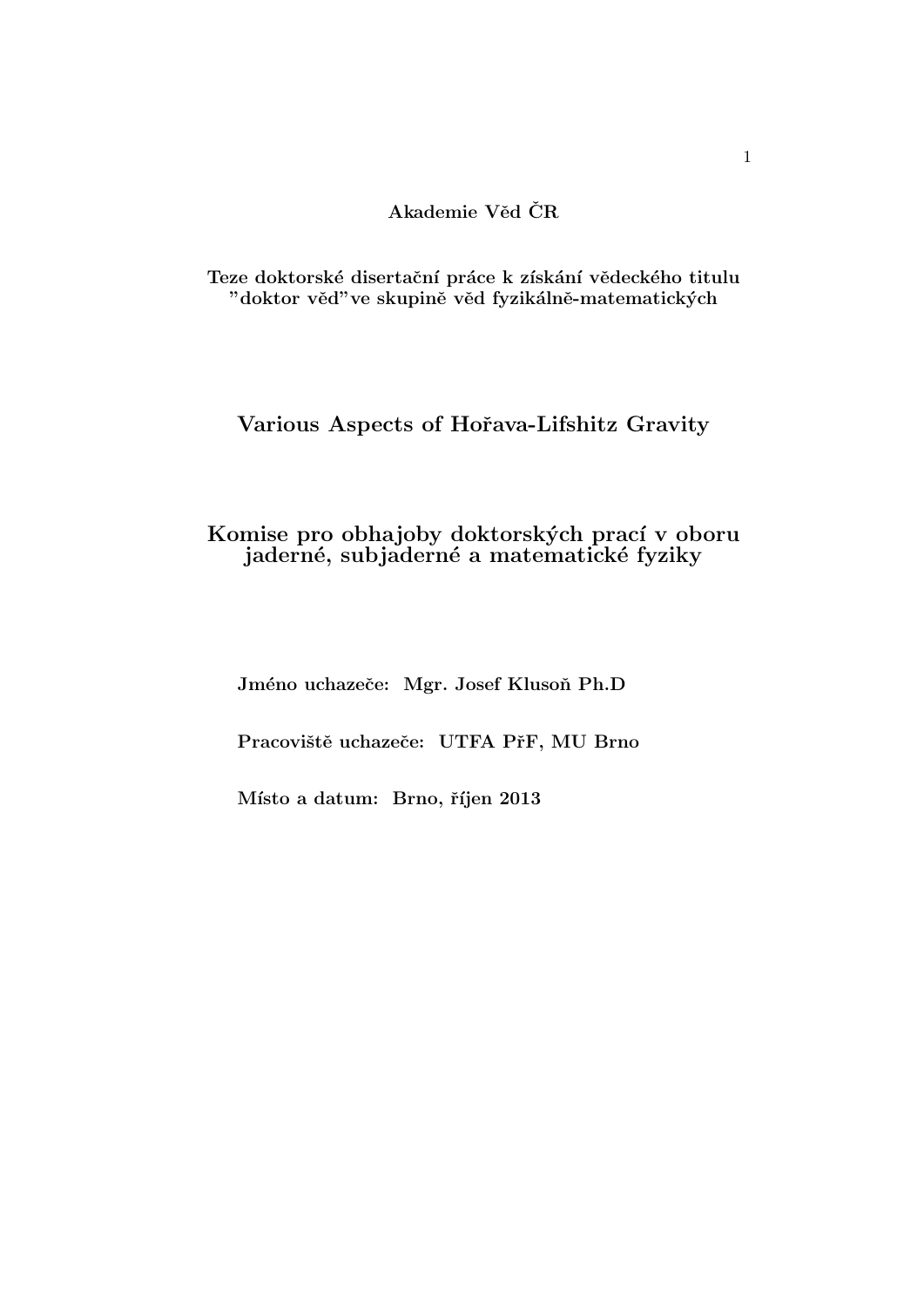# **Accompanying papers**

- I J. Kluson, *"Branes at Quantum Criticality,"* JHEP **0907** (2009) 079 [arXiv:0904.1343 [hep-th]].
- II J. Kluson, *"New p+1 dimensional nonrelativistic theories from Euclidean stable and unstable Dp-branes,"* Phys. Rev. D **80** (2009) 046004 [arXiv:0905.1483 [hep-th]].
- III J. Kluson, *"Horava-Lifshitz f(R) Gravity,"* JHEP **0911** (2009) 078 [ar-Xiv:0907.3566 [hep-th]].
- IV J. Kluson, *"New Models of f(R) Theories of Gravity,"* Phys. Rev. D **81** (2010) 064028 [arXiv:0910.5852 [hep-th]].
- V J. Kluson, *"String in Horava-Lifshitz Gravity,"* Phys. Rev. D **82** (2010) 086007 [arXiv:1002.2849 [hep-th]].
- VI J. Kluson, *"Note About Hamiltonian Formalism of Modified F*(*R*) *Hoˇrava-Lifshitz Gravities and Their Healthy Extension,"* Phys. Rev. D **82** (2010) 044004 [arXiv:1002.4859 [hep-th]].
- VII J. Kluson, *"Note About Hamiltonian Formalism of Healthy Extended Horava-Lifshitz Gravity,"* JHEP **1007** (2010) 038 [arXiv:1004.3428 [hepth]].
- VIII J. Kluson and K. L. Panigrahi, *"T-Duality For String in Horava-Lifshitz Gravity,"* Eur. Phys. J. C **71** (2011) 1595 [arXiv:1006.4530 [hep-th]].
	- IX J. Kluson, *"Horava-Lifshitz Gravity And Ghost Condensation,"* Phys. Rev. D **82** (2010) 124011 [arXiv:1008.5297 [hep-th]].
	- X J. Kluson, *"Hamiltonian Analysis of Non-Relativistic Covariant RF-Diff Horava-Lifshitz Gravity,"* Phys. Rev. D **83** (2011) 044049 [ar-Xiv:1011.1857 [hep-th]].
	- XI J. Kluson, S. Nojiri, S. D. Odintsov and D. Saez-Gomez, *"U*(1)*InvariantF*(*R*) *Horava-Lifshitz Gravity,"* Eur. Phys. J. C **71** (2011) 1690 [arXiv:1012.0473 [hep-th]].
- XII J. Kluson, *"Lagrange Multiplier Modified Horava-Lifshitz Gravity,"* Eur. Phys. J. C **71** (2011) 1820 [arXiv:1101.5880 [hep-th]].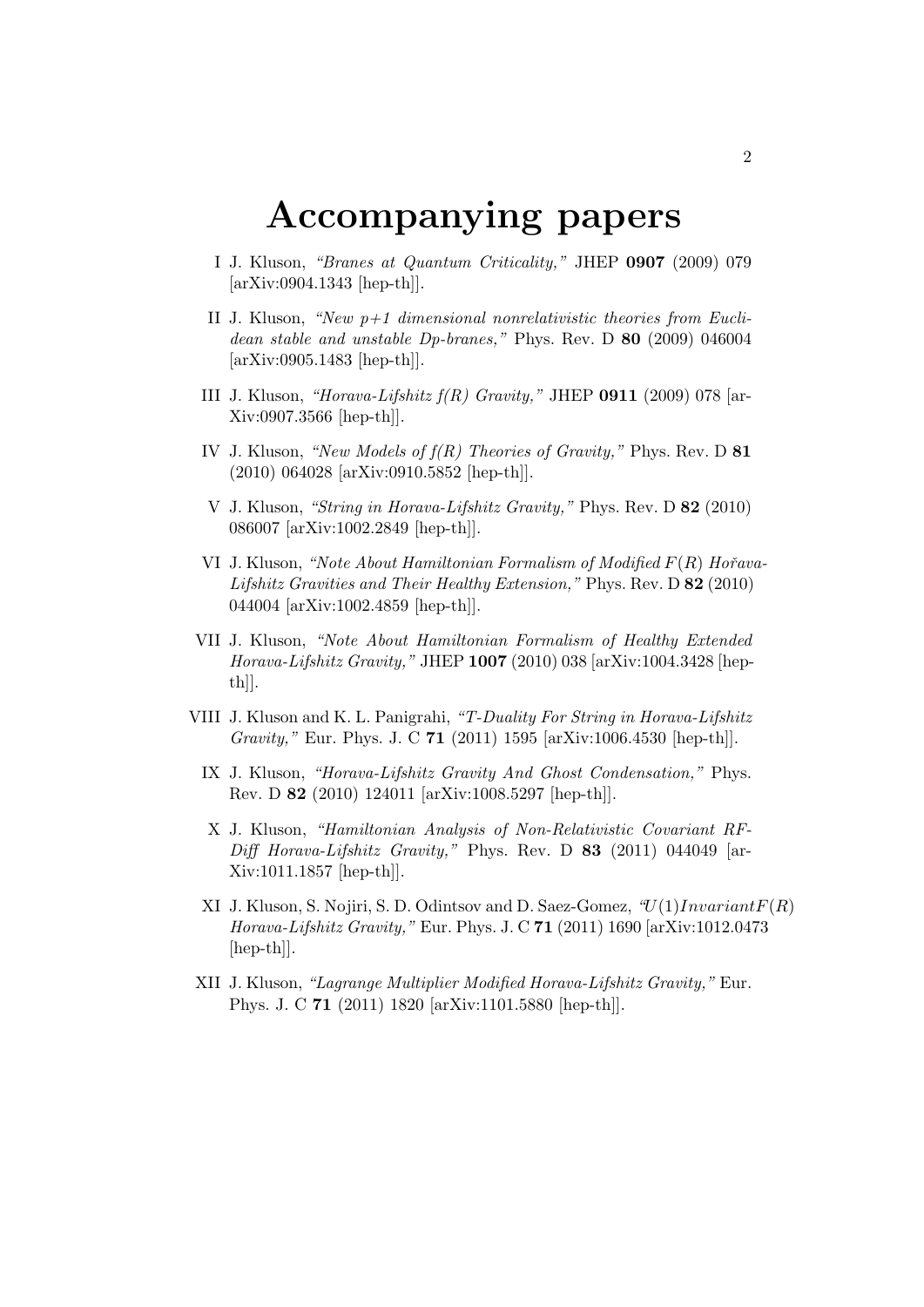- XIII J. Kluson, S. 'i. Nojiri and S. D. Odintsov, *"Covariant Lagrange multiplier constrained higher derivative gravity with scalar projectors,"* Phys. Lett. B **701** (2011) 117 [arXiv:1104.4286 [hep-th]].
- XIV J. Kluson, *"Note About Weyl Invariant Horava-Lifshitz Gravity,"* Phys. Rev. D **84** (2011) 044025 [arXiv:1104.4200 [hep-th]].
- XV J. Kluson, *"Note About Equivalence of F*(*R*) *and Scalar Tensor Horava-Lifshitz Gravities,"* Phys. Rev. D **84** (2011) 104014 [arXiv:1107.5660 [hep-th]].
- XVI M. Chaichian, J. Kluson, M. Oksanen and A. Tureanu, *"On higher derivative gravity with spontaneous symmetry breaking: Hamiltonian analysis of new covariant renormalizable gravity,"* Phys. Rev. D **87** (2013) 064032 [arXiv:1208.3990 [gr-qc]].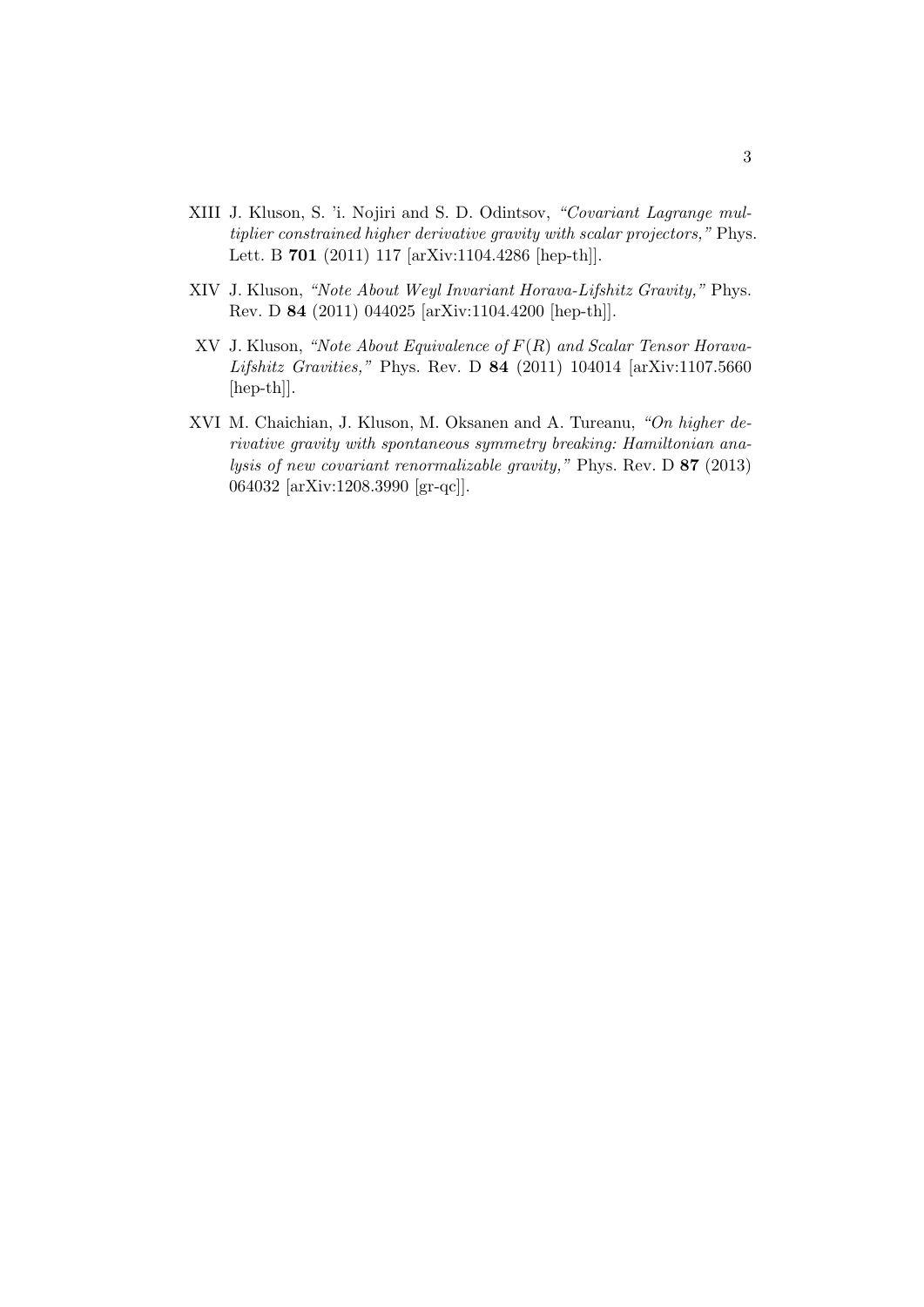# **Abstract**

Cílem této doktorské práce je podat přehled mého příspěvku k problematice studia Hořavovy-Lifšicovy teorie gravitace. V její první části stručně popíši problémy tykající se kvantování gravitační teorie. V další části shrnu základní principy Hořavovy-Lifšicovy gravitace. Poté podám přehled různých verzí této teorie a budu diskutovat jejich konsistenci. Dále popíši hamiltonovskou formulaci těchto teorií, která má fundamentální význam pro určení fyzikálních stupňů volnosti. V závěru stručně shrnu základní fakta týkající se Hořavovy-Lifšicovy teorie a nastíním směry, kterými by se měl následující výzkum této teorie ubírat. Závěrečná část této práce obsahuje přehled mých prací týkající se této problematiky.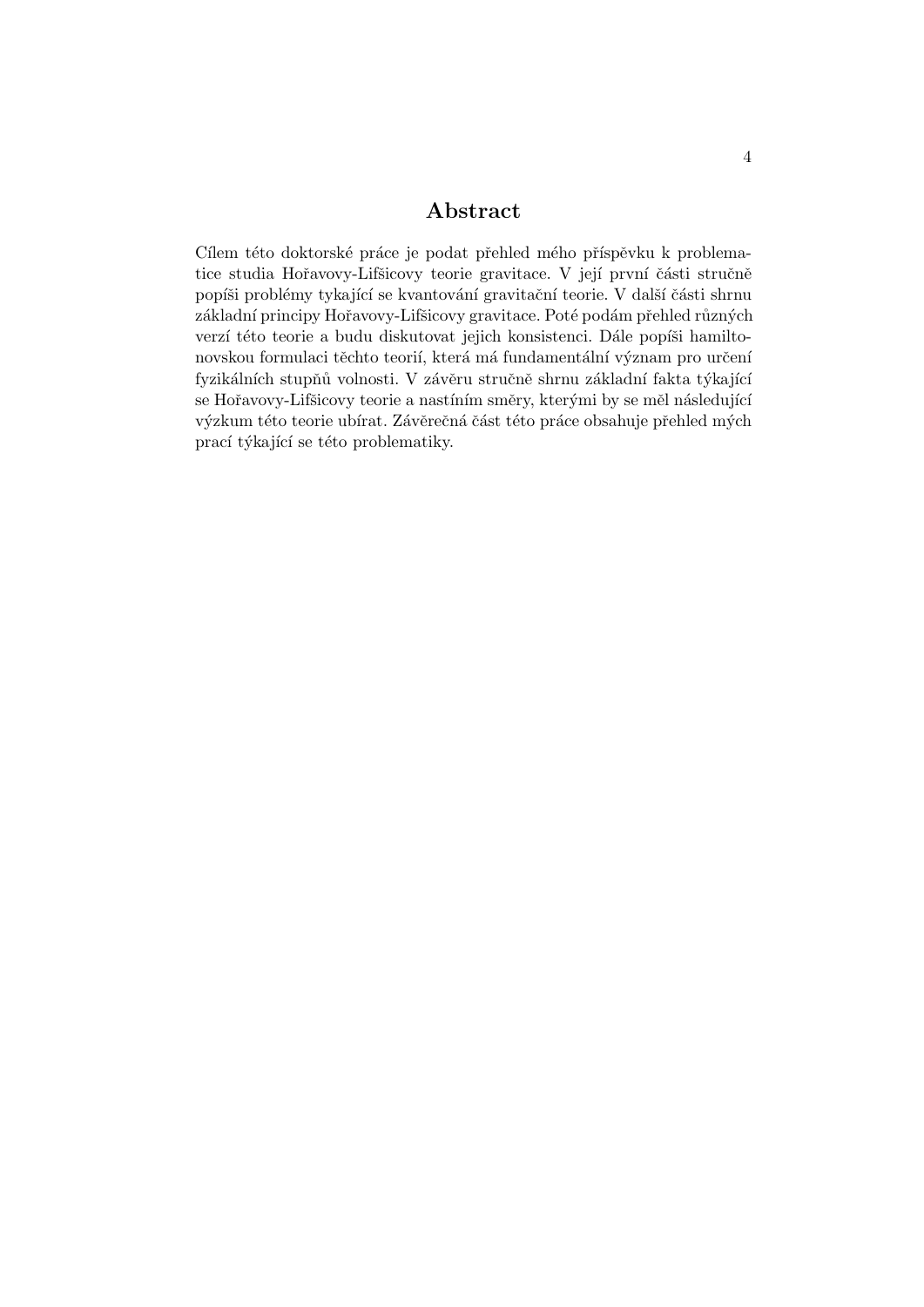# **1 Introduction**

#### **1.1 Gravity and Renormalizability**

One of the most striking problem of the current theoretical physics is an inconsistency between quantum mechanics and general relativity. In more details, when we consider the perturbative general relativity as an ordinary quantum field theory we find that this theory is not renormalizable which is in strict difference with the success of the Standard Model description of the particle physics. This fact means that even if the general relativity is very succesful for the description of the classical gravitational phenomena it should be viewed as an effective theory that breaks down at some scale. Beyond that scale general relativity is not able to describe the gravitational interaction on space time and it is not possible to consruct its quantum version using conventional quantization techniques.

If we accept the point of view that the general relativity is an effective theory then we can say that the Einstein-Hilbert action contains only the lowest order terms in curvature expansion. The natural question is whether inclusion of the higher order curvature terms could make the general theory renormalizable theory. This could work when we recognize that such terms could modify the propagator of the graviton at high energies [1]. However the price what we pay for such a renormalizable theory of gravity is hight: This theory contains ghost degrees of freedom and are therefore not unitary. This is a general property of all higher time derivatives theories.

On the other hand there is an interesting possibility to modify the propagator by adding higher order spatial derivatives without adding the higher order time derivatives. Intuitively we should expect to find theory with improved high energy behavior in ultraviolet regime (UV) without having problems with the higher order time derivatives. Clearly such a presumption implies that the time and spatial coordinates should be treated on different footing and consequently the resulting theory is not Lorentz invariant. On the other hand we can still hope that following picture emerges: We have theory that is not Lorentz invariant at high energies but where the theory is renormalizable due to the Lorentz non-invariant propagator but at the low energy regime (IR) the Lorentz invariance could be recovered or at least the Lorentz violations in the IR could stay below current experimental constraints.

In December 2008 and January 2009 Hořava formulated his proposal [2, 3] which is now known as Hořava-Lifshitz gravity. This proposal was extensively studied either from theoretical or phenomonological points of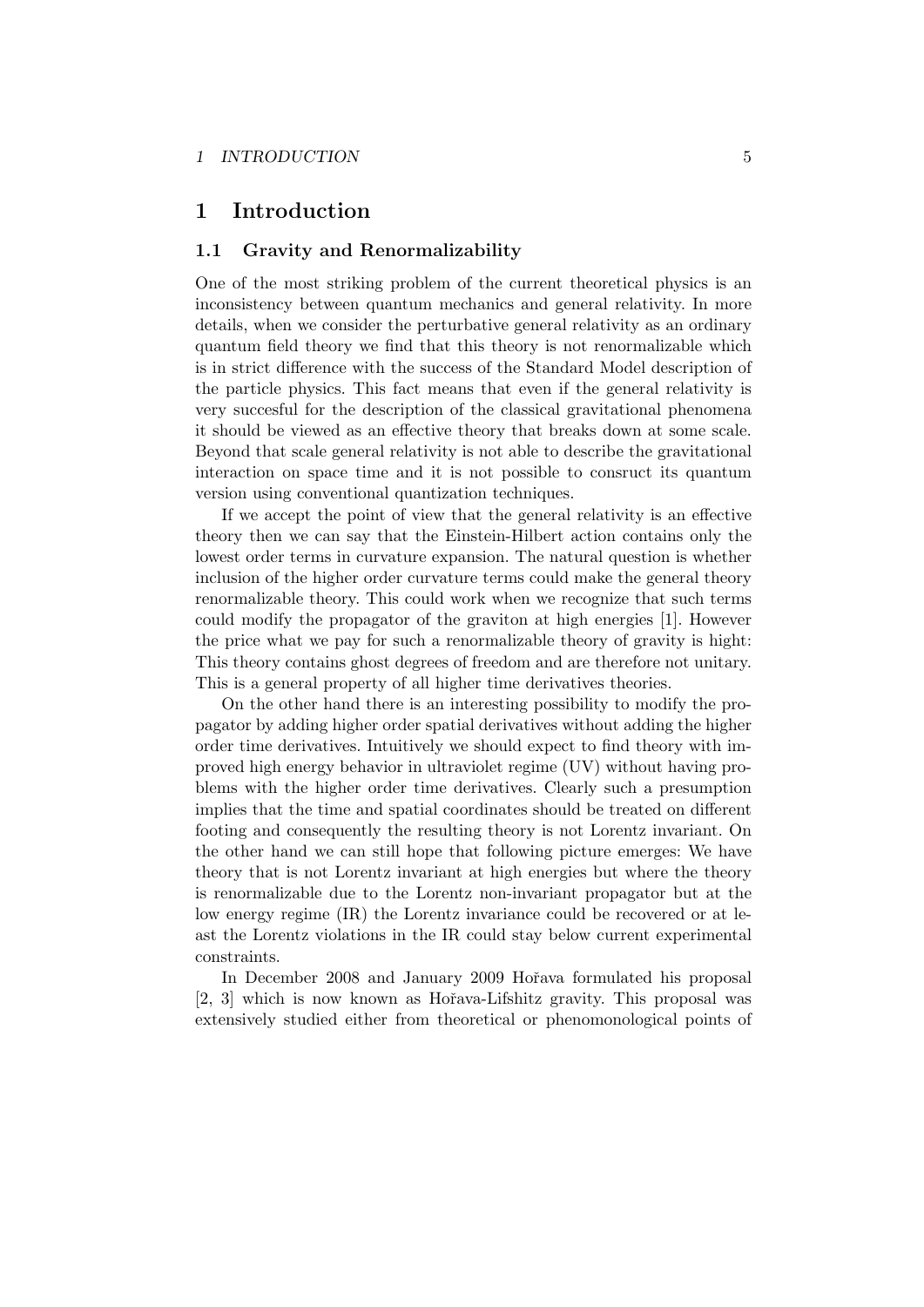view. The main idea of given proposal is simple: try to modify gravity at UV scale so that the theory is renormalizable. In the next we review this framework and its major development.

#### **1.2 Lorentz violation as a field theory regulator**

As we wrote briefly above the main idea how to find the renormalizable theory is to give up Lorentz invariance at high energies. Note that this idea goes beyond the gravity and it has been considered in the past for other fields and further branches of theoretical physics, as for example condensed matter physics. We can demonstrate this idea on the simple example of the scalar field, following [4].

It is important to stress that there is nothing wrong when we presume that Lorentz invariance is broken at hight energies. On the other hand the Lorentz violations are severely constrained in a wide range of energies and especially in the IR. In other words the main question is whether we can construct a field theory that exhibits Lorentz violations which in the far UV lead to renormalizability but remains consistent Lorentz invariant theory at low energies. Let us consider following scalar field action

$$
S_{\phi} = \int dt d^d x \left( \dot{\phi}^2 - \sum_{m=1}^{z} a_m \phi (-\triangle)^m \phi + \sum_{n=1}^{M} g_n \phi^n \right) , \qquad (1)
$$

where

$$
\dot{\phi} \equiv \frac{\partial \phi}{\partial t} \,, \tag{2}
$$

and where

$$
\Delta = \frac{1}{\sqrt{\gamma}} \partial_i [\sqrt{\gamma} \gamma^{ij} \partial_j]
$$
\n(3)

is the spatial Laplacian with  $\gamma_{ij}$  is the spatial metric that in the flat space time is diagonal  $\gamma_{ij} = \text{diag}(1, \ldots, 1)$ . Further, *z* and *M* are positive integers that will be specified below. We call theory as "power counting renormalizable"when all of its interaction terms scale like energy to some non-positive power so that Feynmann diagrams are expected to be convergent. To see this explicitly we firstly choose the engineering dimensions of space and time as

$$
[dt] = [\kappa]^{-z} , \quad [dx] = [\kappa]^{-1} , \tag{4}
$$

where  $\kappa$  is symbol with dimension of momentum. The main requirement is that the action is dimensionless so that from the kinetic term we determine the dimension of the scalar field

$$
[\phi] = [\kappa]^{(d-z)/2} . \tag{5}
$$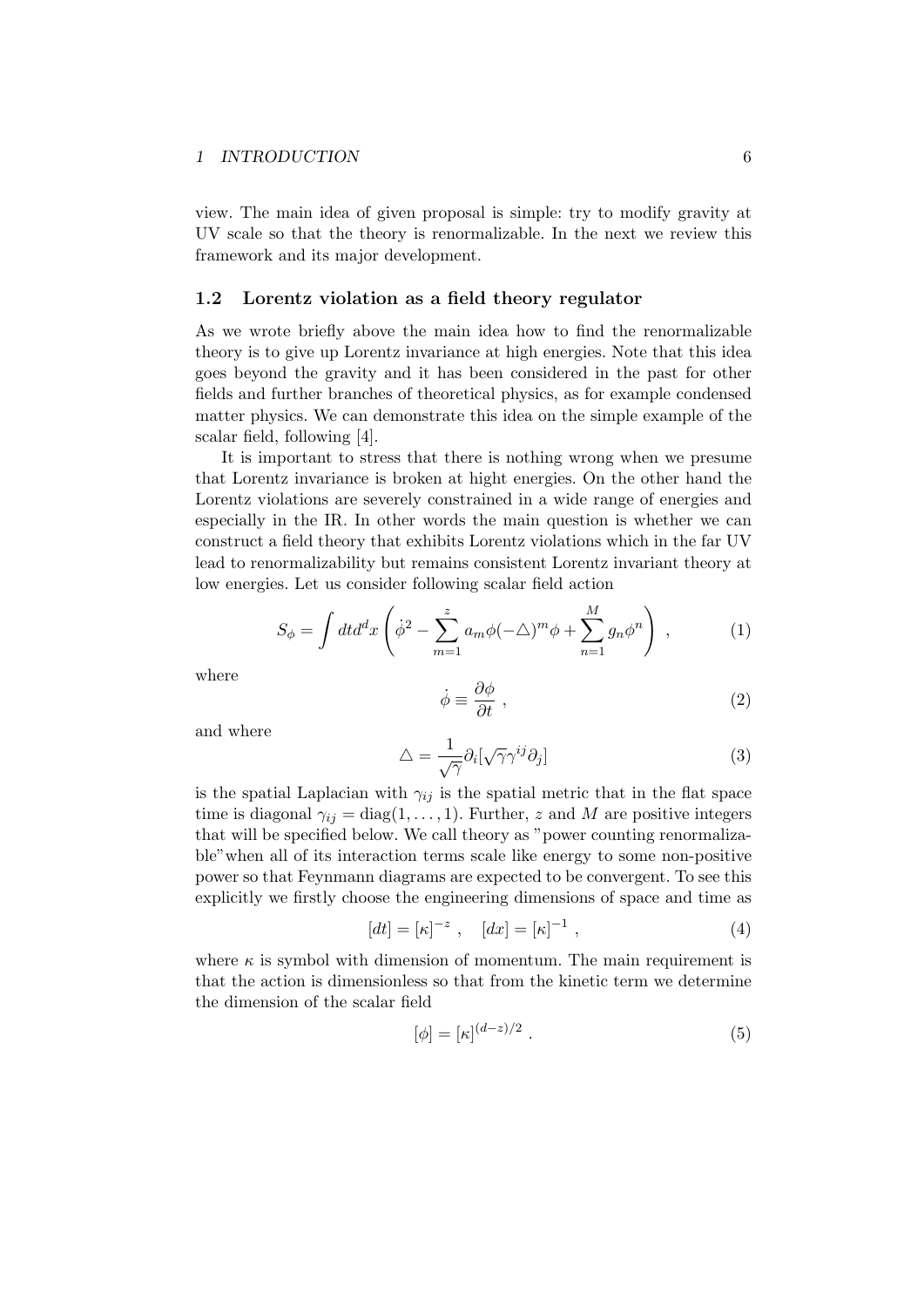#### *2 NON-RELATIVISTIC GRAVITY* 7

Then checking that the potential contribution in the action is also dimensionless implies the scaling dimensions of *a<sup>m</sup>* and *g<sup>n</sup>*

$$
[g_n] = [\kappa]^{d+z+\frac{n}{2}(z-d)}, \quad [a_m] = [\kappa]^{2(z-m)}.
$$
 (6)

We clearly see that  $a_m$  has non-negative momentum dimension for all  $m$ . Further,  $q_n$  has non-negative momentum dimension for all *n* when  $z \geq d$ . When  $z < d$  we see that  $g_n$  has non-negative momentum dimension only when  $n \leq \frac{2(d+z)}{d-z}$  $\frac{d+2j}{d-z}$ . Let us now consider concrete values of *d* and *z*. For example, in case  $d = 3$  we find that the theory is renormalizable for  $z = 1$  and for  $M = 4$  which is well known fact that the usual relativistic  $\phi^4$  theory is power counting renormalizable in  $3+1$  dimensions. However there is an interesting class of the scalar field theories where  $z = d$  that is renormalizable for  $z = 3$ in  $3 + 1$  dimensions.

In case of the graviton the situation is slightly different due to the fact that the graviton self-interaction vertices are more complicated. Explicitly, in case of the scalar field we have interaction vertices where the momenta do not enter these interactions. On the other hand in case of the graviton we have self-interactions vertices that contain spatial derivatives. Clearly this fact slightly complicates the situation however does not spoil the powercounting renormalizability as long as  $z \geq d$  and the action contains operators with at least 2*d* spatial derivatives.

In summary, all these arguments provide a strong support that the field theories that contain at least 2*d* spatial derivatives in  $d+1$  dimensions are power counting renormalizable.

### **2 Non-Relativistic Gravity**

In this section we give a brief description of the exact structure of a gravity that has the characteristics mentioned in the previous sections. For simplicity we will consider an explicit case of 3 dimensions. The basic requirement is that the theory should have only two time derivatives but at least 6 spatial derivatives. However the fact that we have more spatial derivative than time derivatives implies that these two derivatives should be treated differently. This fact can be naturally incorporated into the theory when we work in Arnowitt-Deser-Misner (ADM) decomposition of the spacetime

$$
ds^{2} = -N^{2}c^{2}dt^{2} + g_{ij}(dx^{i} + N^{i}dt)(dx^{j} + N^{j}dt).
$$
 (7)

Due to the fact that time is treated differently than space we have to pick a preferred foliation of spacetime. Clearly such an action cannot be invariant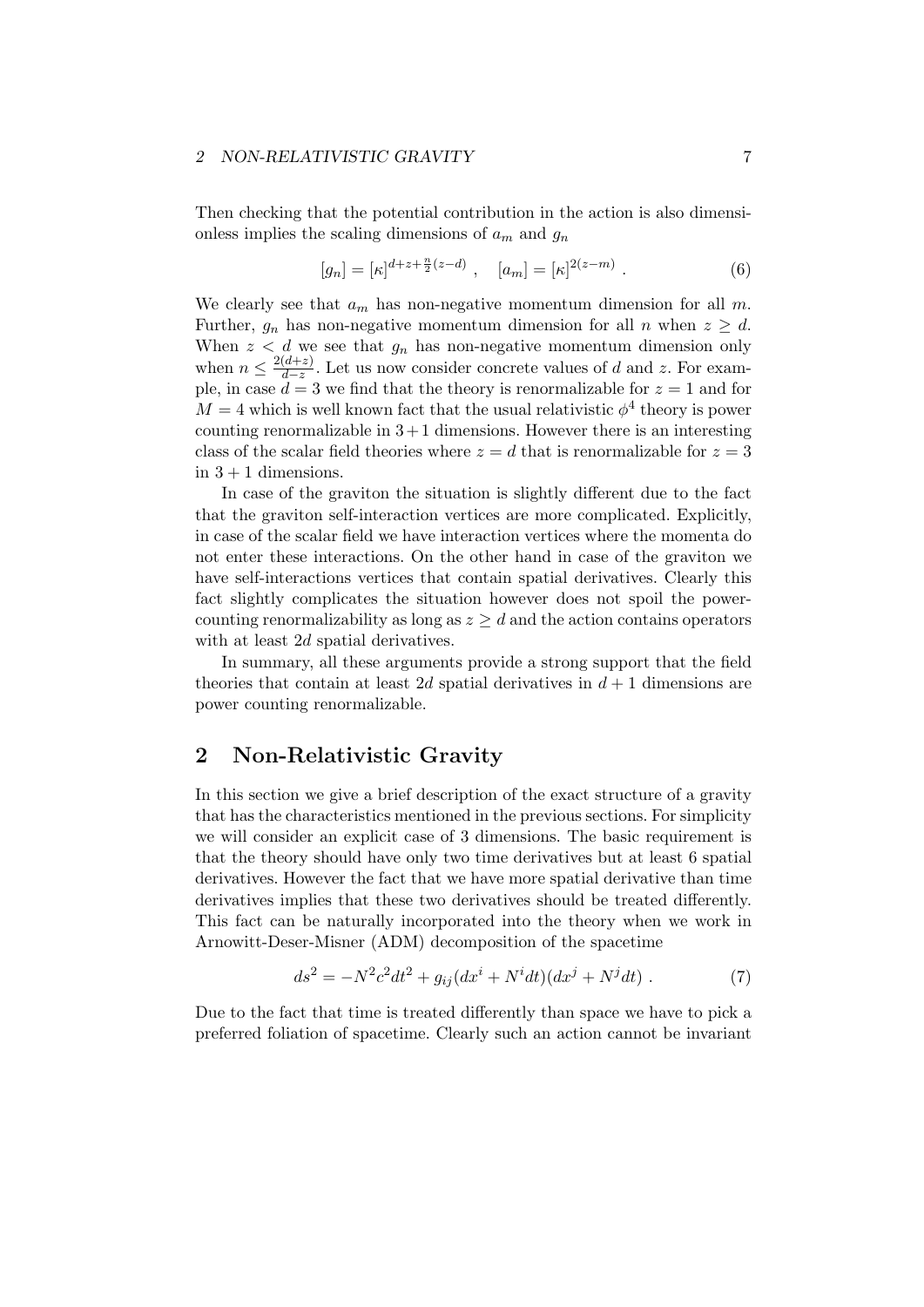#### *2 NON-RELATIVISTIC GRAVITY* 8

under the full diffeomorphism as in case of general relativity. However it turns out that given action can be invariant under restricted set: foliation preserving diffeomorphism which is the space-independent time reparameterization together with time-dependent spatial diffeomorphism

$$
t' = f(t) , x' = x^{i}(t, x^{j}).
$$
\n(8)

The basic requirement for the construction of the theory is that the action has to respect given symmetries.

It is easy to see that the only covariant quantity under (8) that contains the time derivative of the spatial metric is the extrinsic curvature

$$
K_{ij} = \frac{1}{2N} \left( \dot{g}_{ij} - \nabla_i N_j - \nabla_j N_i \right) , \qquad (9)
$$

where  $\dot{g}_{ij}$  denotes differentiation with respect to time coordinate and  $\nabla_i$  is the covariant derivative associated with the spatial metric  $g_{ij}$ . Note also that  $K_{ij}$  transforms as a scalar under time reparameterization  $t' = f(t)$ .

Further, the requirement that the theory should be second order in time derivatives in order to avoid the presence of the ghosts implies that the action should contain terms quadratic in the extrinsic curvature. It is also important to stress that there are no invariants under symmetry (8) that contain time derivatives of the lapse  $N$  or the shift  $N_i$  without including higher order time derivatives of  $g_{ij}$  as well. Therefore the most general action that we can consider is

$$
S = \frac{M_{pl}^2}{2} \int d^3 \mathbf{x} dt N \sqrt{g} \left[ K^{ij} \mathcal{G}_{ijkl} K^{kl} - \mathcal{V}(g_{ij}, N) \right] , \qquad (10)
$$

where  $M_{pl}$  is a constant which can be identified with the Planck mass,  $g$  is the determinant of the spatial metric  $g_{ij}$  and where  $\mathcal{G}^{ijkl}$  is the generalized de Witt metric

$$
\mathcal{G}^{ijkl} = \frac{1}{2} \left( g^{ik} g^{jl} + g^{il} g^{jk} \right) - \lambda g^{ij} g^{kl} , \qquad (11)
$$

where  $\lambda$  is dimensionless coupling constant. *V* generally depends on  $g_{ij}$  and *N* and their spatial derivatives. It does not contain time derivatives and also cannot depend on the shift  $N_i$  since there are no suitable invariants that are invariant under (8). Finally the power counting renormalizability requires that  $V$  contains terms that are sixth order in spatial derivatives. Of course, we can consider the theory that contain spatial derivatives of arbitrary order but for simplicity we restrict ourselves to the theories that contain sixth order spatial derivatives but not higher.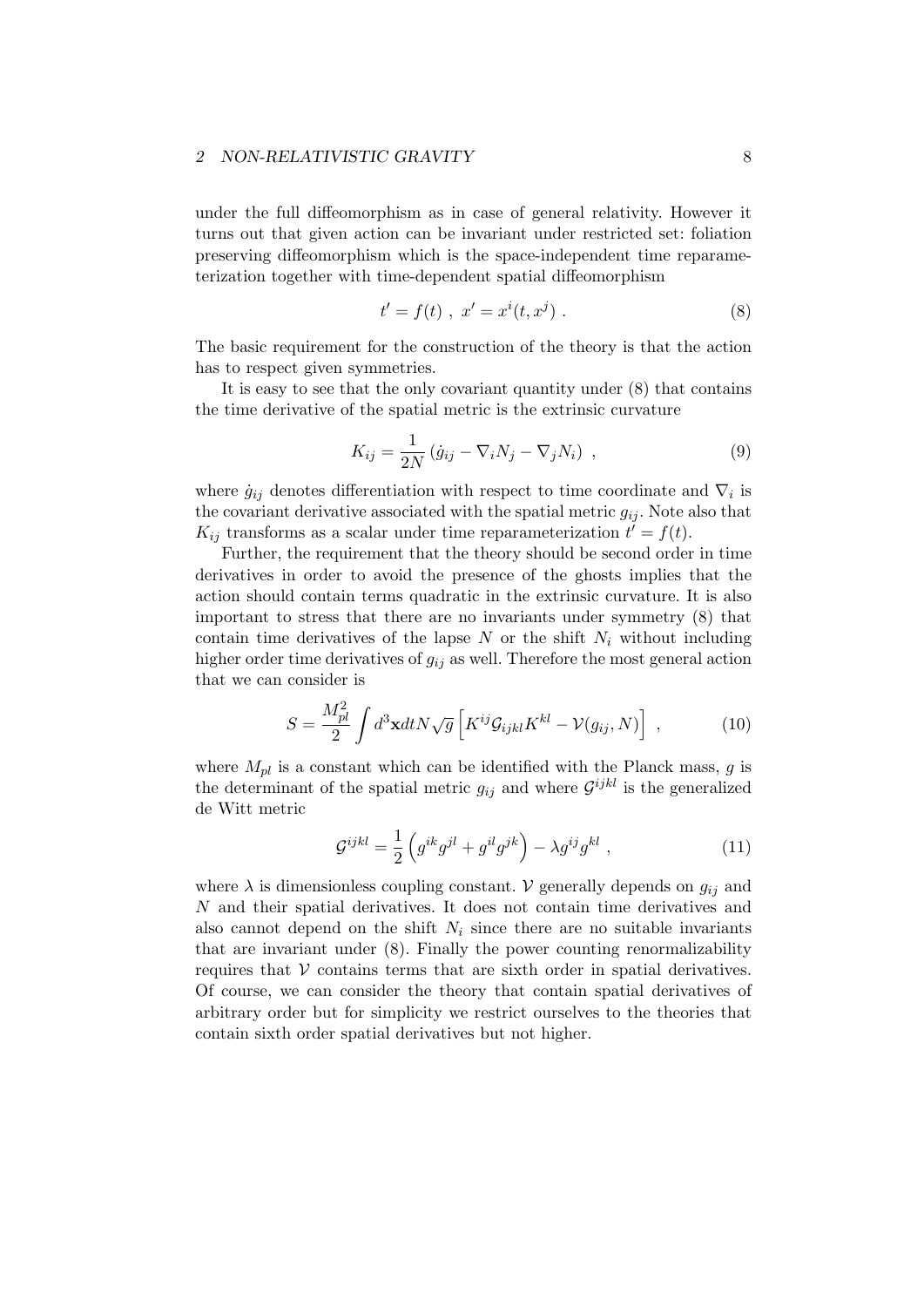### **3 Potential and various versions of the theory**

We see that there are many possibilities how to construct the potential *V*. In fact, different choices lead to the different version of the theory. We would like to give list of some of them.

#### **3.1 Detailed balance**

In the first formulation of the HL gravity P. Hořava proposed that the potential *V* should be defined using so named *detalied balance* which is inspired by condensed matter systems. This principle says that the potential should be derived from a superpotential *W*

$$
\mathcal{V} = E^{ij} \mathcal{G}_{ijkl} E^{kl} \t{,} \t(12)
$$

where

$$
E^{ij} = \frac{1}{\sqrt{g}} \frac{\delta W}{\delta g_{ij}} \tag{13}
$$

Then the most general action that we can write with  $V$  satisfying the conditions above is

$$
S_{db} = \frac{M_{pl}^2}{2} \int d^3 \mathbf{x} dt N \sqrt{g} \left[ K_{ij} \mathcal{G}^{ijkl} K_{kl} - \frac{\alpha^4}{M_{pl}^4} C_{ij} C^{ij} + \frac{2\alpha^2 \beta}{M_{pl}^3} \frac{\epsilon^{ijk}}{\sqrt{g}} R_{il} \nabla_j R^l_{k} - \right. \\ - \frac{\beta^2}{M_{pl}^2} R^{ij} R_{ij} + \frac{\beta^2}{4} \frac{1 - 4\lambda}{1 - 3\lambda} R^2 + \frac{\beta^2 \zeta}{1 - 3\lambda} R - \frac{3\beta^2 \zeta^2}{1 - 3\lambda} M_{pl}^2 \right], \tag{14}
$$

where  $\epsilon^{ijk}$  is the Levi-Civita symbol and where

$$
C^{ij} = \frac{\epsilon^{ikl}}{\sqrt{g}} \nabla^k \left( R^j_{\ l} - \frac{1}{4} \delta^j_{\ l} R \right) \tag{15}
$$

is the Cotton tensor and  $\alpha$ ,  $\beta$  and  $\zeta$  are dimensionless couplings. It is important to stress that there are only 3 new couplings for a total of 6 terms in *V*.

The advantages of the detailed balance formulation of the HL gravity is that it reduces the number of terms that we can consider in the potential which could simplify the action. On the other hand there is nothing fundamental about detailed balance so it can be considered as an assumption that simplify the calculation.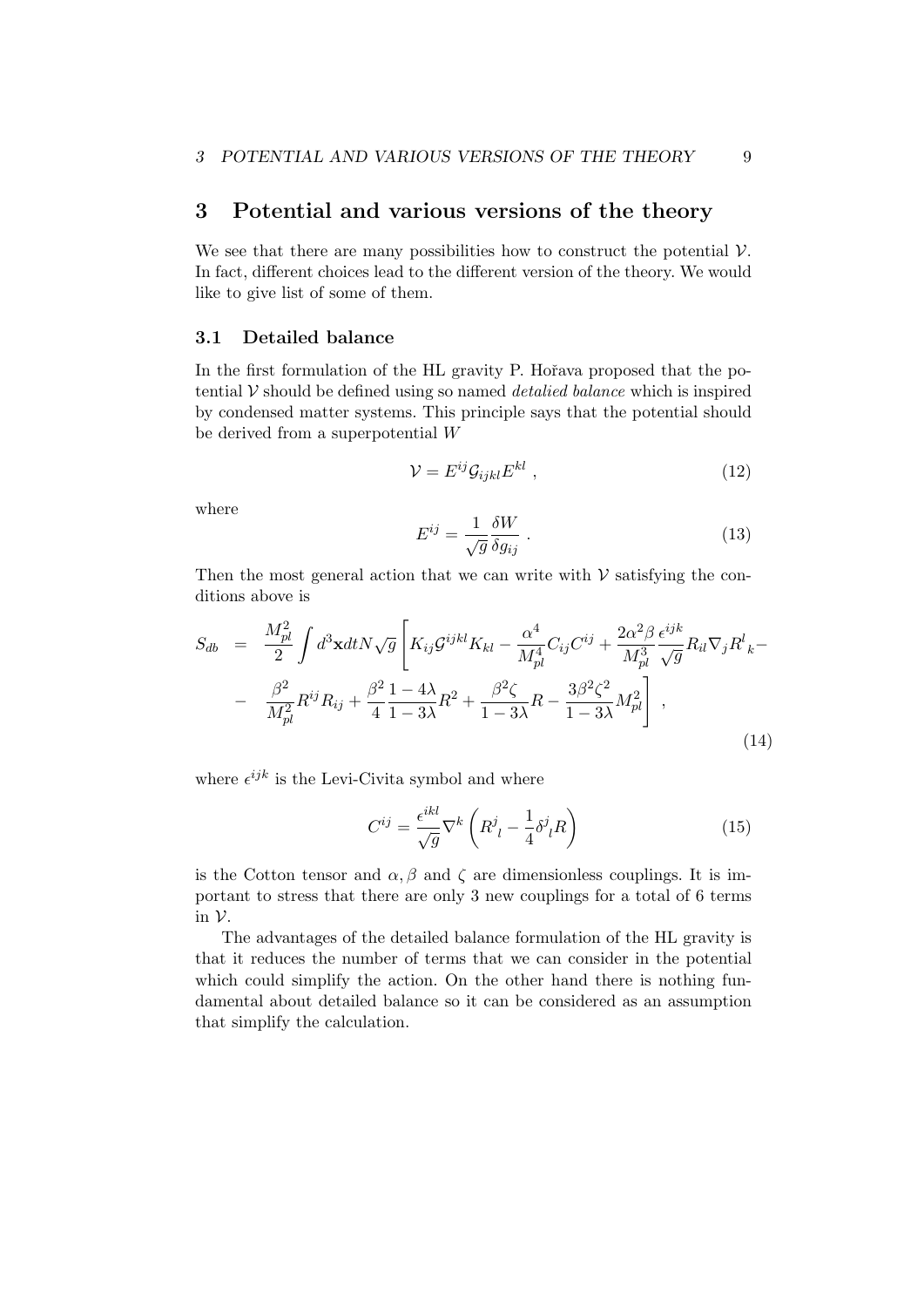#### **3.2 Projectable HL gravity**

There is another restriction that simplifies given theory which is called as *projectability*. This is a presumption that the lapse is just a function of time  $N = N(t)$ . It is important to stress that there is no fundamental principle behind this assumption. One reason for such a choice is that only in this case we can impose the gauge fixing  $N = 1$  as in general relativity which is not possible in case without projectability since the foliation preserving diffeomorphism only allows time independent reparameterizations.

The assumption of the projectability implies that all terms with spatial derivative of N vanish. In fact, the potential  $V$  depends on the metric and its spatial derivatives which means that the action includes all of the curvature invariants that can be constructed from *gij* up to six spatial derivatives. An important simplification occurs in three dimensions where the Weyl tensor vanishes identically and the Riemann tensor can be expressed in terms of Ricci tensor. Using Bianchi identities and ignoring the boundary terms we find the most general action

$$
S_p = \frac{M_{pl}^2}{2} \int d^3 \mathbf{x} dt N \sqrt{g} \left( K_{ij} \mathcal{G}^{ijkl} K_{kl} - g_0 M_{pl}^{-1} - g_1 R - g_2 M_{pl}^{-2} R^2 - g_3 M_{pl}^{-2} R_{ij} R^{ij} - g_4 M_{pl}^{-4} R^3 - g_5 M_{pl}^{-4} R (R_{ij} R^{ij}) - g_6 M_{pl}^{-4} R^i{}_j R^j{}_k R^k{}_i - g_7 M_{pl}^{-4} R \nabla^2 R - g_8 M_{pl}^{-4} \nabla_i R_{jk} \nabla^i R^{jk} \right) ,
$$
\n(16)

where  $g_i$  are dimensionless couplings. We should mention following remarks considering this action:

- When we impose projectability together with detailed balance we find that the action  $S_{db}$  is the same apart from the fact that  $N$  is the function of time only.
- There are just more 3 operators in the most general projectable action than in the one with detailed balance which means that the detailed balance does not simplify the action enough. For that reason the projectable version is more studied than the detailed balance one.
- $g_0$  controls the value of the cosmological constant which is not restricted.
- There are two types of Lorentz violating terms in the action. The ones that are contained in  $V$ . These terms are suppressed by some scale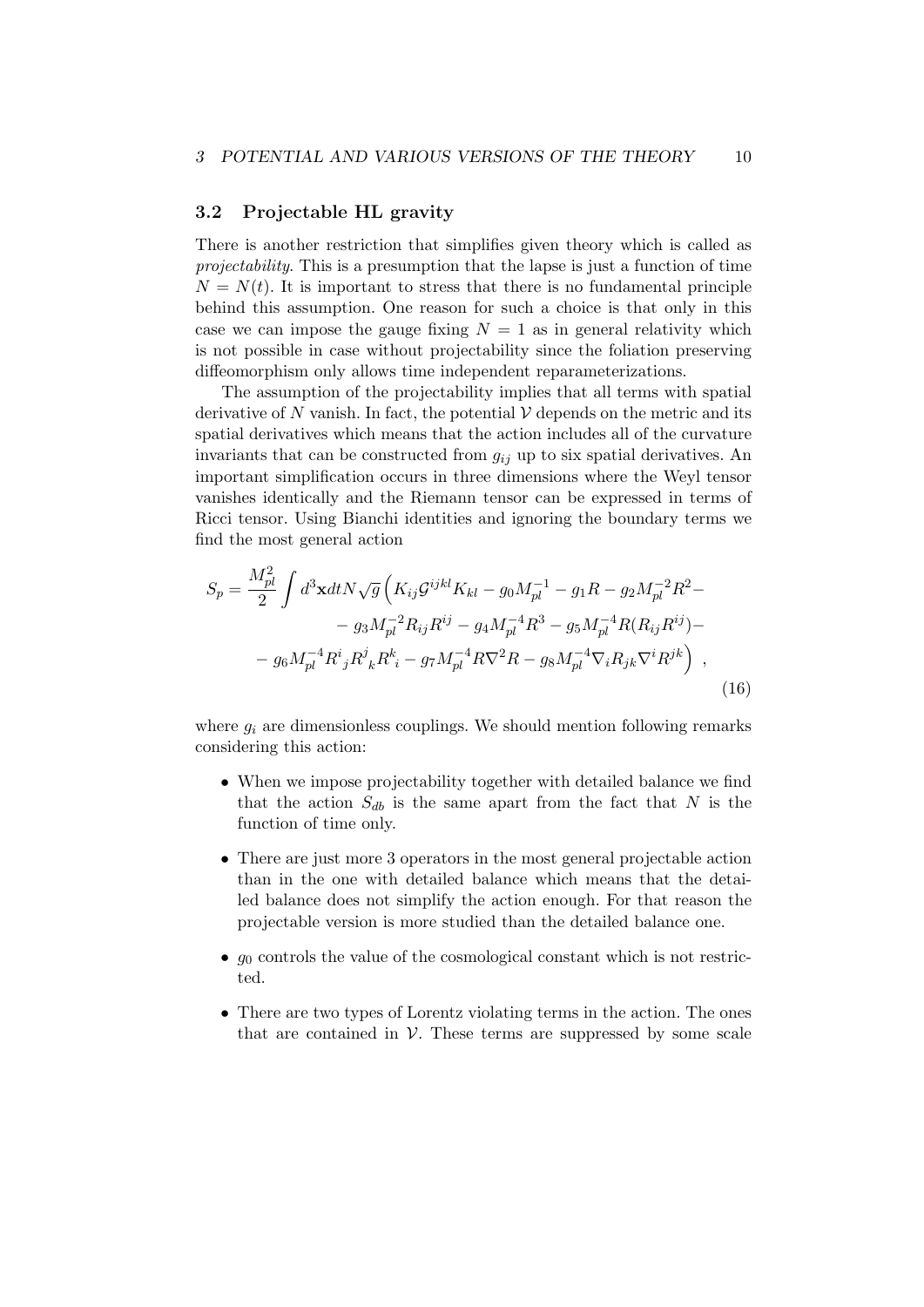that can be determined by tuning the coupling  $g_2$  to  $g_8$ . The second one is contained in the kinetic term and is related to the fact that  $\lambda$ is not generally equal to 1.

*•* All couplings are running. We generally hope that *λ* runs to 1 in the IR or sufficiently close to it in order to satisfy experimental constraints. As a result we find that the theory could effectively reduce to general relativity and diffeomorpism invariance would emerge as IR (approximate) symmetries. However given analysis requires to apply the renormalization group machinery to given problem which as far as we know has not been done yet.

#### **3.3 Non-projectable Hoˇrava-Lifshitz gravity**

The most general formulation of the HL gravity corresponds to the case when neither detailed balance nor projectability are enforced. This version is known as *non-projectable HL gravity*. It is important to stress that when we abandon detailed balance then adding just some specific forms of the extra terms is not right way how to construct the most general form of the non-projectable HL gravity. In fact, radiative corrections will generate all possible terms compatible with the symmetries of the theory and hence all such terms should be taken into account. The crucial point of the nonprojectable HL gravity is that the potential term should contain also terms constructed using the vector quantity

$$
a_i = \frac{1}{N} \partial_i N \t{17}
$$

as contractions of it with itself or curvature terms that lead to invariants [14]. The lowest order invariant that can be constructed from  $a_i$  is  $a_i a^i$  so that the action will be of the form

$$
S_{np} = \frac{M_{pl}^2}{2} \int d^3 \mathbf{x} dt N \sqrt{g} \left[ K_{ij} \mathcal{G}^{ijkl} K_{kl} + \zeta R + \eta a_i a^i + \frac{1}{M_A^2} L_4 + \frac{1}{M_B^4} L_6 \right],
$$
\n(18)

where  $L_4$  and  $L_6$  include all possible 4th and 6th order operators respectively that one can construct using  $a_i$  and  $g_{ii}$ . This is the version of the theory that was firstly analyzed in [14] in order to resolve some inconsistencies in the non-projectable version of the theory which we will mention below. We would like to make following comments considering non-projectable version of HL gravity: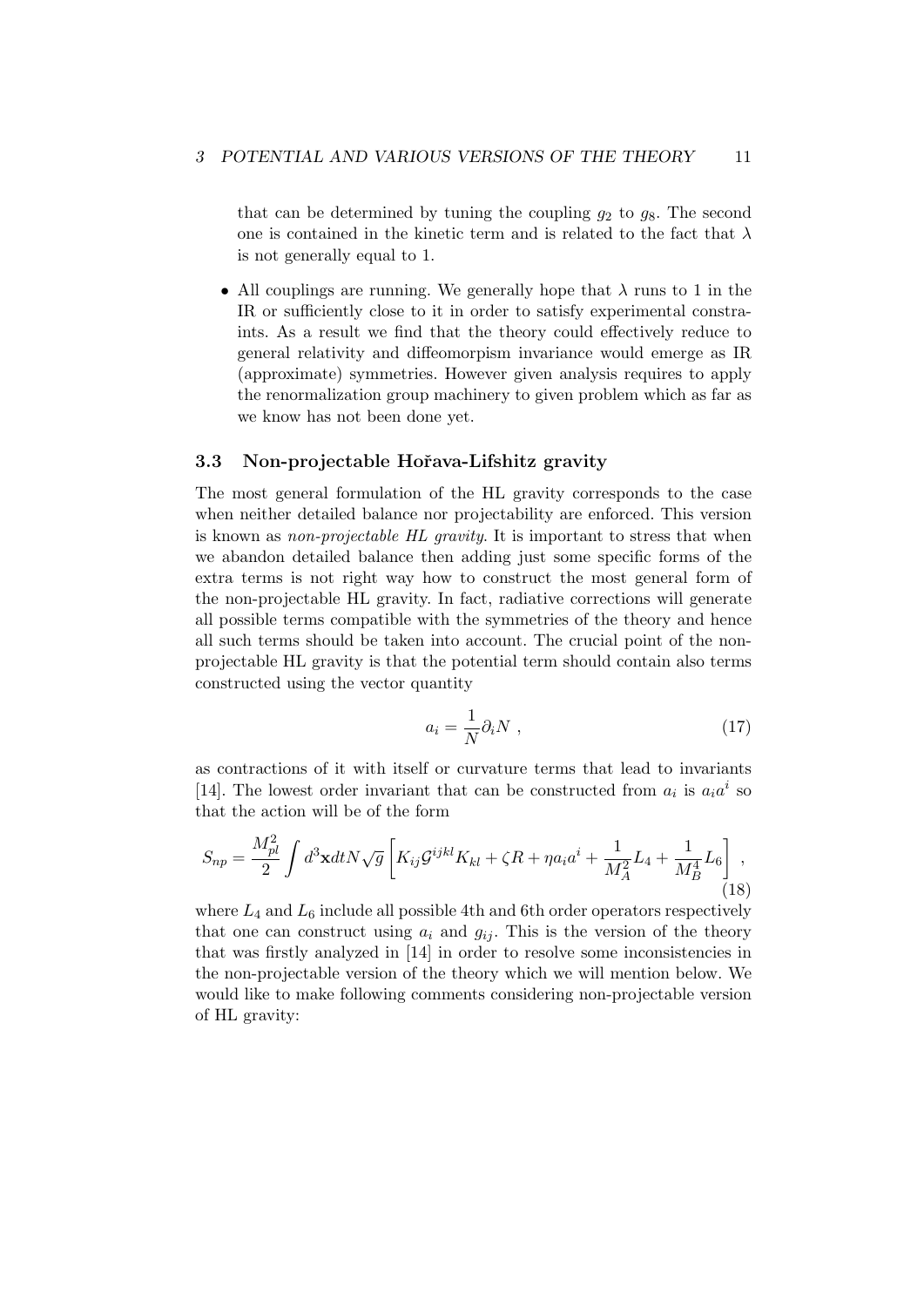- The action above can be extended by inclusion of the cosmological constant.
- *•* The scales *M<sup>A</sup>* and *M<sup>B</sup>* that suppress the higher order operators are arbitrary. This is an analog of the situation in the projectable case where we have arbitrary dimensionless couplings  $g_i$ .
- *•* The number of operators in the non-projectable case is larger than in the projectable case.
- If we believe that the general relativity should be recovered in the IR we should demand that  $\lambda$  goes to 1 and  $\eta$  has to run to 0.

#### **3.4 Horava-Lifshitz gravity with other symmetries**

The actions that were presented above are invariant under foliation preserving diffeomorphism (8) and not under the full set of diffeomorphism. However the fact that the theory possesses less symmetries than general relativity implies that there is a possibility of the existence of a additional scalar mode that could be dangerous for the consistency of given theory.

Way how to eliminate this unwanted mode is l non-trivially extend the gauge symmetry of the theory so that it will have as many generators per space-time point as general relativity. This was firstly performed in [7] when the action was suitable modified in order to have an extra  $U(1)$  symmetry. Explicitly, the action presented there has the form

$$
S_{extraU(1)} = \frac{M_{pl}^2}{2} \int d^3 \mathbf{x} dt N \sqrt{g} \left[ K_{ij} \mathcal{G}^{ijkl} K_{kl} - \mathcal{V}(g, N) + \right. \\ + \left. \nu \Theta^{ij} (2K_{ij} - \nabla_i \nabla_j \nu) - A(R - 2\Omega)/N \right] \tag{19}
$$

where  $\Omega$  is a constant, A acts as a Lagrange multiplier,  $\nu$  is an auxiliary scalar field and

$$
\Theta^{ij} \equiv R^{ij} - \frac{1}{2}g^{ij}R + \Omega g^{ij} \;, \tag{20}
$$

and where  $V$  contains 6th order operators. It was argued in [7] that at IR this theory reduces to general relativity and the extra gauge symmetry leads to the spin 2 graviton excitation. It was then shown in [8] that this form of the HL gravity is in fact equivalent to the Lagrange multiplier extension of the HL gravity which means that we add the additional term to the action. This term is constructed from the Lagrange multiplier that multiplies some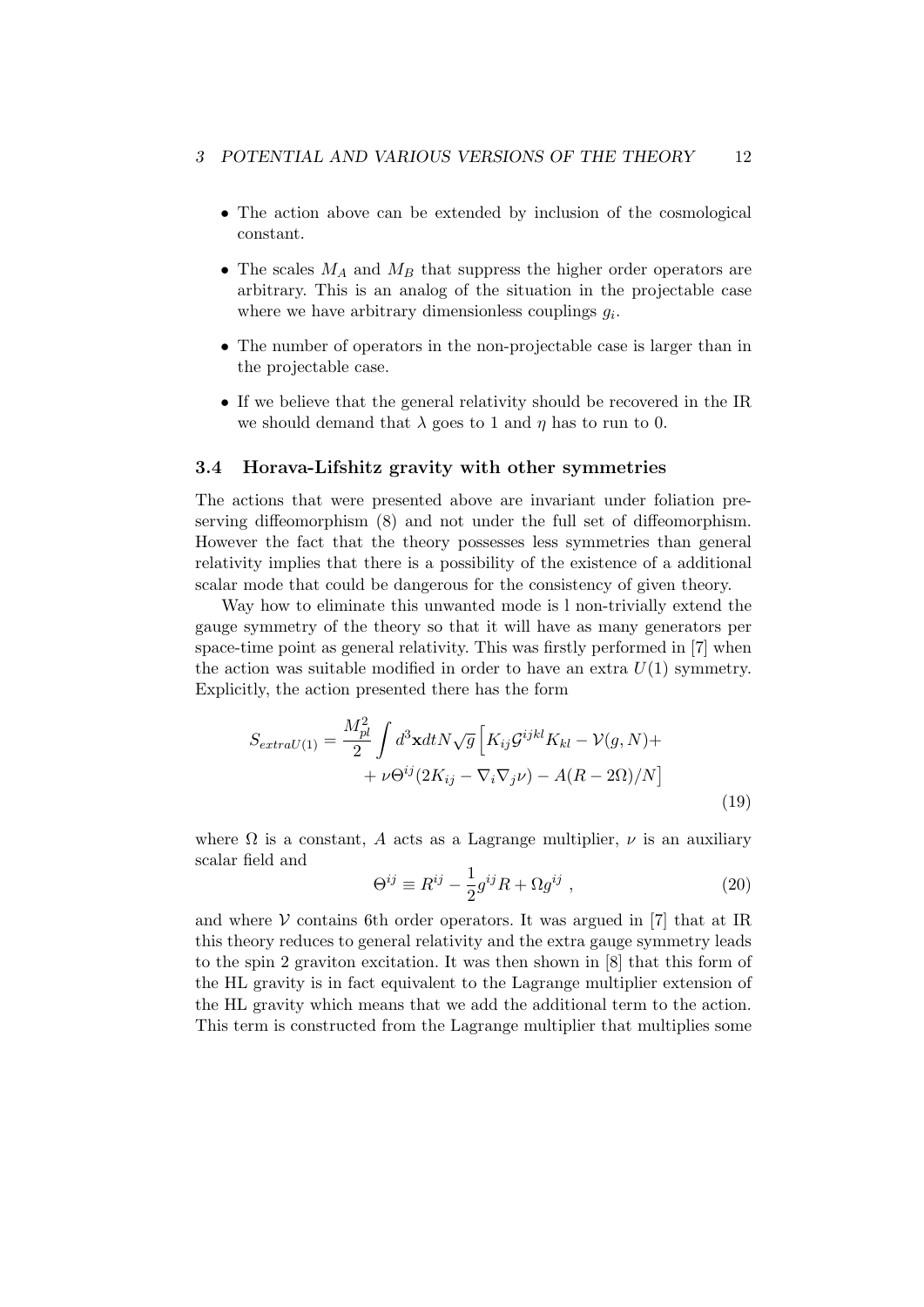function of canonical variables. Clearly such a term imposes an additional constraint in the theory which eliminates one degree of freedom. On the other hand such construction seems to be rather artifical and deserves further investigation.

### **4 Consistency of the projectable Version**

In this section we perform more detailed analysis of the consistency of the projectable version of HL gravity. The significant property of the projectable version is that the lapse function  $N(t)$  depends on time and hence the variation of the action with respect to *N* does not lead to the usual local Hamiltonian constraint but to a global constraint. In other words this is the constraint in the form of an integral over space. This is crucial difference with respect to the non-projectable case.

An important point in each physical theory is the number of physical degrees of freedom and their nature. The general answer on this question can be found in the Hamiltonian formulation of given theory when we identify all constraints, determine whether they are the first class or the second class constraints and then we perform the counting of the physical degrees of freedom [20]. However this procedure could be very troublesome due to the fact that we firstly have to find Hamiltonian of given theory, then determine all constraints and calculate the Poisson brackets between them. An alternative way how to determine physical content of given theory at least in some situation is to analyze the linearized equations of motion around some background. The simplest case is the flat background and then after suitable gauge fixing it is possible to find following equation of motion for propagating a spin-2 mode

$$
\ddot{\tilde{H}}_{ij} = -[g_1 \partial^2 + g_3 M_{pl}^{-2} \partial^4 + g_0 M_{pl}^{-4} \partial^6] \tilde{H}_{ij} , \qquad (21)
$$

where  $H_{ij}$  is transverse and traceless

$$
\partial_i \tilde{H}_{ij} = 0 \ , \delta^{ij} \tilde{H}_{ji} = 0 \ . \tag{22}
$$

The crucial point is that the less symmetry we have the more degrees of freedom will be unconstrained so that we expect to find more excitations than in case of GR. It turns out that this is really the case and there is an extra scalar degree of freedom whose linerized dynamics is governed by the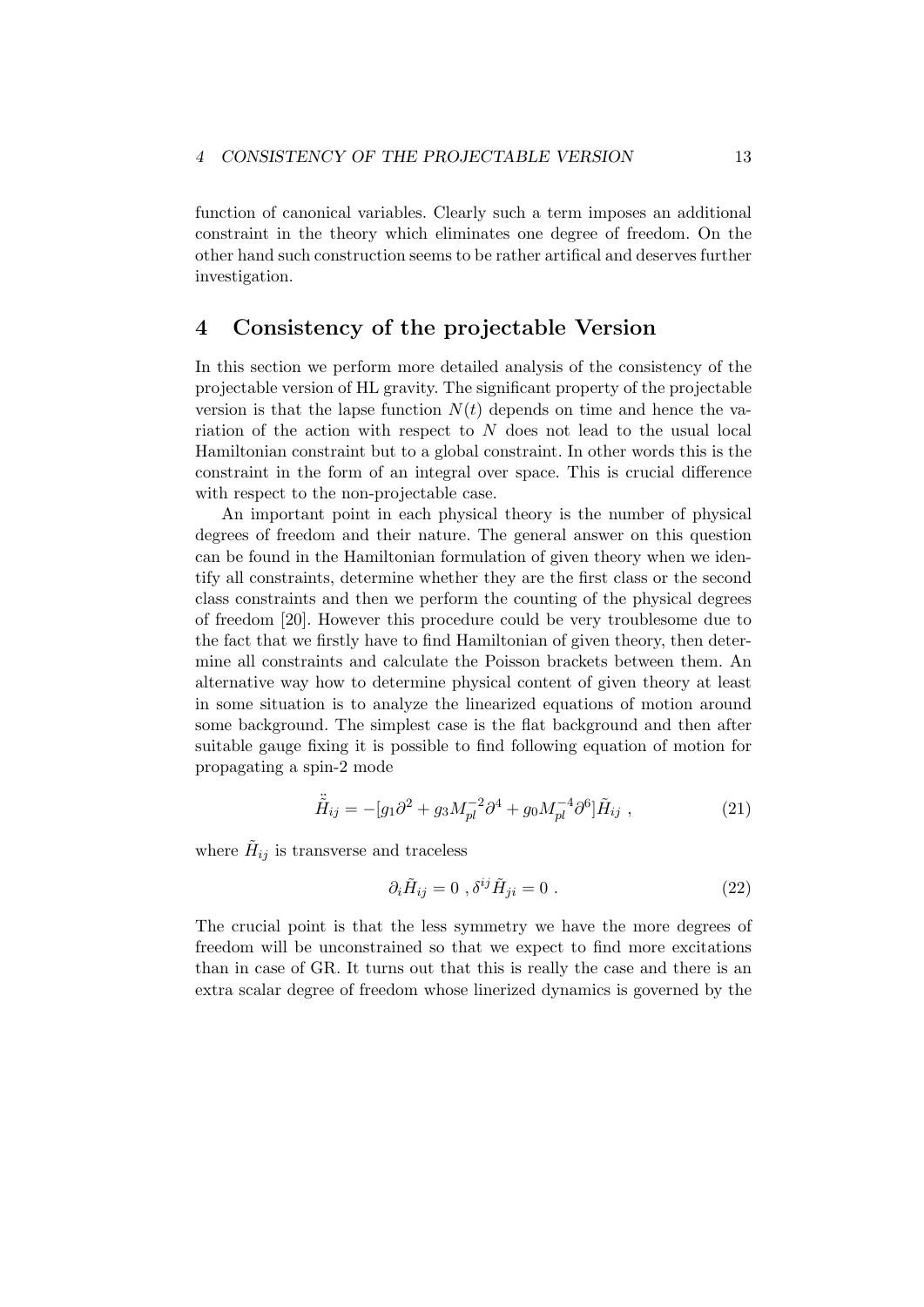action

$$
S_2^p = -M_{pl}^2 \int d^3 \mathbf{x} dt \left[ \frac{1}{c_h^2} \dot{h}^2 + h \partial^2 h + \frac{8g_2 + 3g_3}{M_{pl}^2} (\partial^2 h)^2 - \frac{8g_7 - 3g_8}{M_{pl}^2} (\partial^2 h)^3 \right],
$$
\n(23)

where

$$
c_h^2 = \frac{1 - \lambda}{3\lambda - 1}, \partial^2 = \partial^i \partial_i.
$$
 (24)

From the action (23) we see that the scalar mode is ghost (mode with negative kinetic term) on condition when  $1 > \lambda > 1/3$ . In fact, it turns out that in order the resulting instability not to be visible we have to demand that  $|1 - \lambda| < 10^{-61}$ . This value is clearly very low and it is difficult to believe that renormalization group flow could drive  $\lambda$  to this value.

It was shown in [10, 11] that when we perform the linearized analysis around de Sitter background we find that the scalar mode exhibit better behavior. On the other hand the qualitatively the result is the same: *λ* needs to be sufficiently close to 1 for the instability not to have visible consequences.

It is important to stress that the previous analysis was based on the linearized dynamics when the perturbative action is quadratic in *h*. However it was shown in many papers that such perturbative treatment breaks down when  $\lambda$  approaches 1 when the scalar mode is strongly coupled. In fact, it turns out that the strong coupling scale is phenomenologically unacceptably low since it is well known that we can tread gravity perturbatively at low energies. On the other hand we can ask the question whether when we include non-linear effect we could resolve the strong coupling problem by an analogue of the Vainstein mechanism in massive gravity  $1$ . In fact, it was shown in [13] that this is really possible in case of spherically symmetric, static configurations. Unfortunately definitive conclusion has not been reached yet and this proposal deserves further study.

# **5 Non-projectable version: Its dynamics and consistency**

We consider non-projectable version of the theory with no-detailed balance imposed. The dynamics of the spin 2 graviton is the same as in the projectable version so that we will not discuss it here. Further, as in the projectable case there is an extra scalar degree of freedom whose dynamics is

<sup>&</sup>lt;sup>1</sup>For recent review, see [12].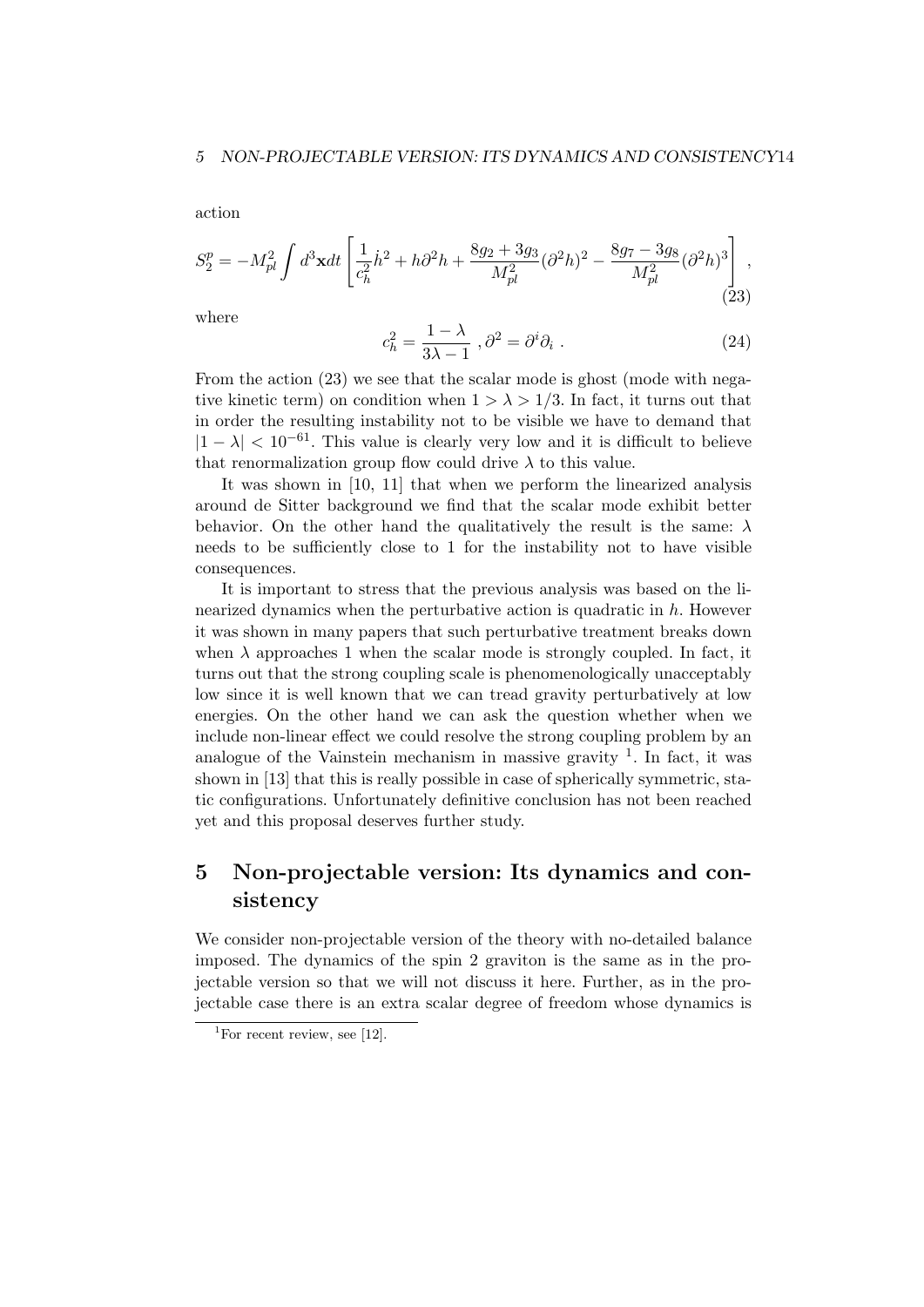#### *5 NON-PROJECTABLE VERSION: ITS DYNAMICS AND CONSISTENCY*15

governed by the action

$$
S_2^{np} = -M_{pl}^2 \int d^3 \mathbf{x} dt \left[ \frac{1}{c_h^2} \dot{h}^2 + \frac{\eta - 2}{\eta} h \partial^2 h \right] . \tag{25}
$$

This is the action that is derived by linearizating the action (18) around the flat space and considering only the lowest order operators. Note that  $c_h^2$  is defined in (24). On the other hand the low momentum phase velocity of the scalar is equal to

$$
c_h^{\prime 2} = c_h^2 \frac{\eta - 2}{\eta} \ . \tag{26}
$$

*h* is the ghost mode when  $c^2 > 0$  that implies that it is the ghost for

$$
1 > \lambda > 1/3.
$$
\n<sup>(27)</sup>

On the other hand the dispersion relation for the plane wave  $e^{i\omega t - ik_i x^i}$  takes the form

$$
\omega^2 = c_h'^2 k^i k_i \tag{28}
$$

so that there will be no tachyon instability for  $c_h^2 > 0$ . These conditions imply following allowed ranges of  $\lambda$  and  $\eta$  [9]

$$
\lambda > 1 \,, \quad 0 < \eta < 2 \,, \tag{29}
$$

or

$$
\lambda < 1/3 \,, 0 < \eta < 2 \,. \tag{30}
$$

In the second region in the parameter space  $\lambda$  is very far from 1 where  $\lambda = 1$  is the value required of general relativity so that the second region is not considered at all. It is important to stress that the presence of the operator  $a_i a^i$  in the action (18) that is the lowest order operator which contributes to the quadratic action has a crucial impact on the consistency of the theory since now there is a region in parameter space (29) where *h* is not ghost and is also classically stable. Note that conclusion is not affected by inclusion of the higher order operators [14]. It is also important to stress that when we impose the detailed balance condition the term  $\eta a_i a^i$  is not allowed and hence these nice properties are lost. Further, as we show below, the non-projectable version without the terms  $a_i a^i$  is non-perturbativelly inconsistent from the Hamiltonian point of view.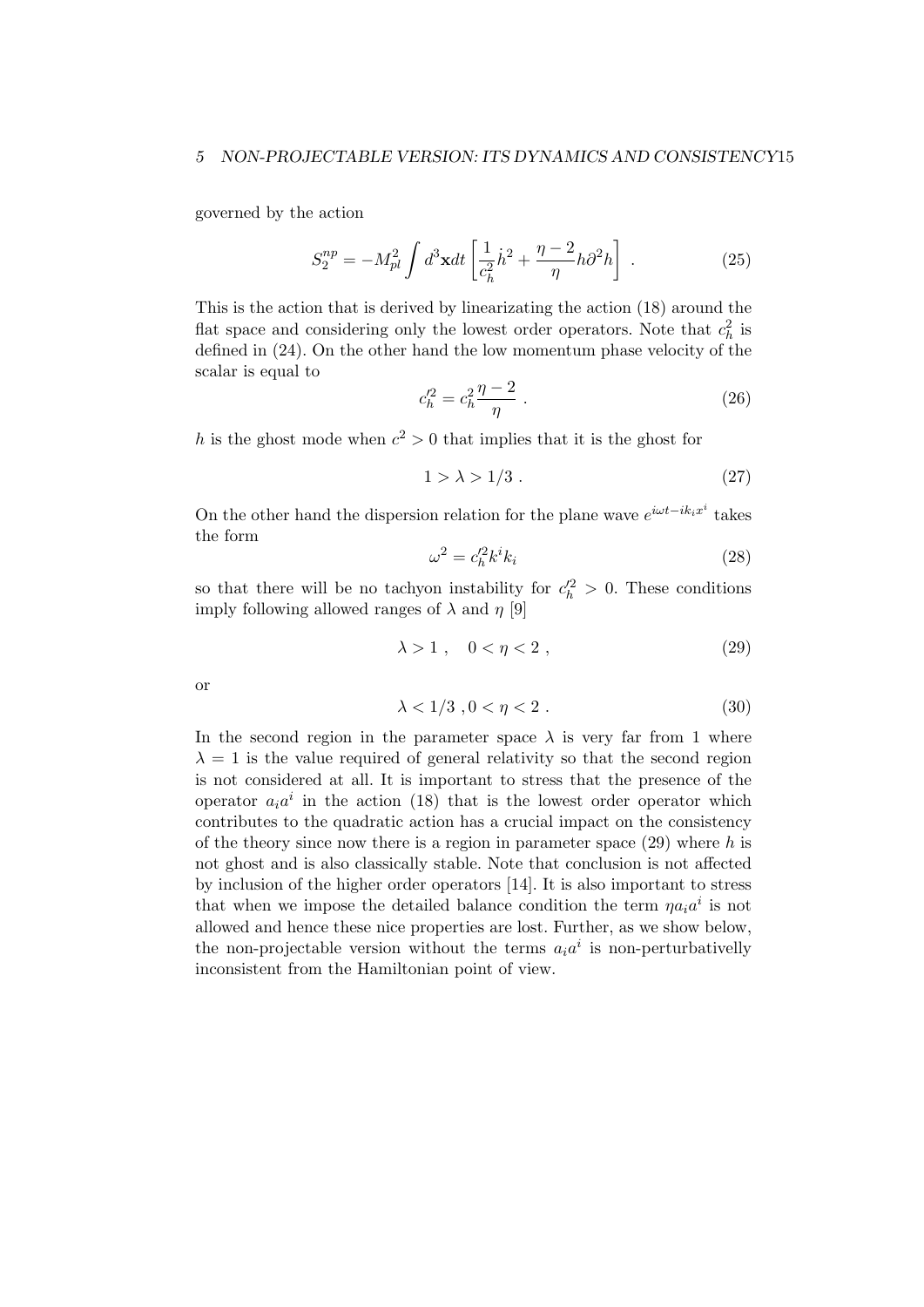#### **5.1 Strong coupling**

We argued above that the non-projectable version exhibits improved scalar dynamics with respect to the projectable version on condition when the detailed balance is not imposed. However it is also important to check whether the scalar mode is strongly coupled at low energies. To do this we have to consider the cubic action for the scalar [15]

$$
S_3^{np} = M_{pl}^2 \int d^3 \mathbf{x} dt \left( \left( 1 - \frac{4(1-\eta)}{\eta^2} \right) h(\partial h)^2 - \frac{2}{c_h^4} \dot{h} \partial_i h \frac{\partial^i}{\partial^2} \dot{h} + \left( \frac{3}{2} + \frac{1}{\eta} \right) \left[ \frac{1}{c_h^4} h \left( \frac{\partial_i \partial_j \dot{h}}{\partial^2} \right) - \frac{(2c_h^2 + 1)}{c_h^4} h \dot{h} \right] \right) ,
$$
\n(31)

where  $\frac{1}{\partial^2}$  means the operator inverse to the operator  $\partial^2$ . As the next step we have to canonically normalize the low energy quadratic action which needs following redefinition

$$
t = \sqrt{\frac{\eta}{2-\eta}} \frac{\hat{t}}{|c_h|}, \quad h = \left(\frac{\eta}{2-\eta}\right)^{1/4} \sqrt{|c_h|} \frac{\hat{h}}{M_{pl}}.
$$
 (32)

Then the cubic action takes the form

$$
S_3^{np} = \frac{(2-\eta)^2}{\eta^{1/2} c_h^{3/2} M_{pl}} \int d\hat{t} d^3x \left( c_h^2 \left( 1 - \frac{8(1-\eta)}{(2-\eta)^2} \right) \hat{h} (\partial \hat{h})^2 - 2\hat{h}' \partial_i \hat{h} \frac{\partial^i}{\partial^2} \hat{h}' + \left( \frac{3}{2} + \frac{1}{\eta} \right) \left[ \hat{h} \left( \frac{\partial_i \partial_j}{\partial^2} \hat{h}' \right)^2 - \left( \frac{2\eta c_h'^2}{2-\eta} + 1 \right) \hat{h} (\hat{h}')^2 \right] \right) ,
$$
\n(33)

where now  $h' = \frac{dh}{dt}$ . We see that the cubic interactions are suppressed with respect to the quadratic ones by various scales  $f(|\lambda - 1|, \eta)M_{pl}$  where f is an algebraic function whose form depends on which term we consider.

We know that  $|\lambda - 1|$  and  $\eta$  measure deviations from Lorentz invariance which occur at arbitrary low scales. Of course, they have to be small for the theory to avoid experimental constraints on Lorentz violations. Let us consider the most interesting case where  $c'_{h} \sim 1$  which is the value prefered some experimental constraints. Then we have  $\eta \sim |\lambda - 1|$  and it turns out that the strong coupling scale occurs at  $M_{sc} \sim 10^{15} GeV$ . In other words the strong coupling scale is too high to be phenomenologically accessible. On the other hand the fact that there is a strong coupling scale implies the serious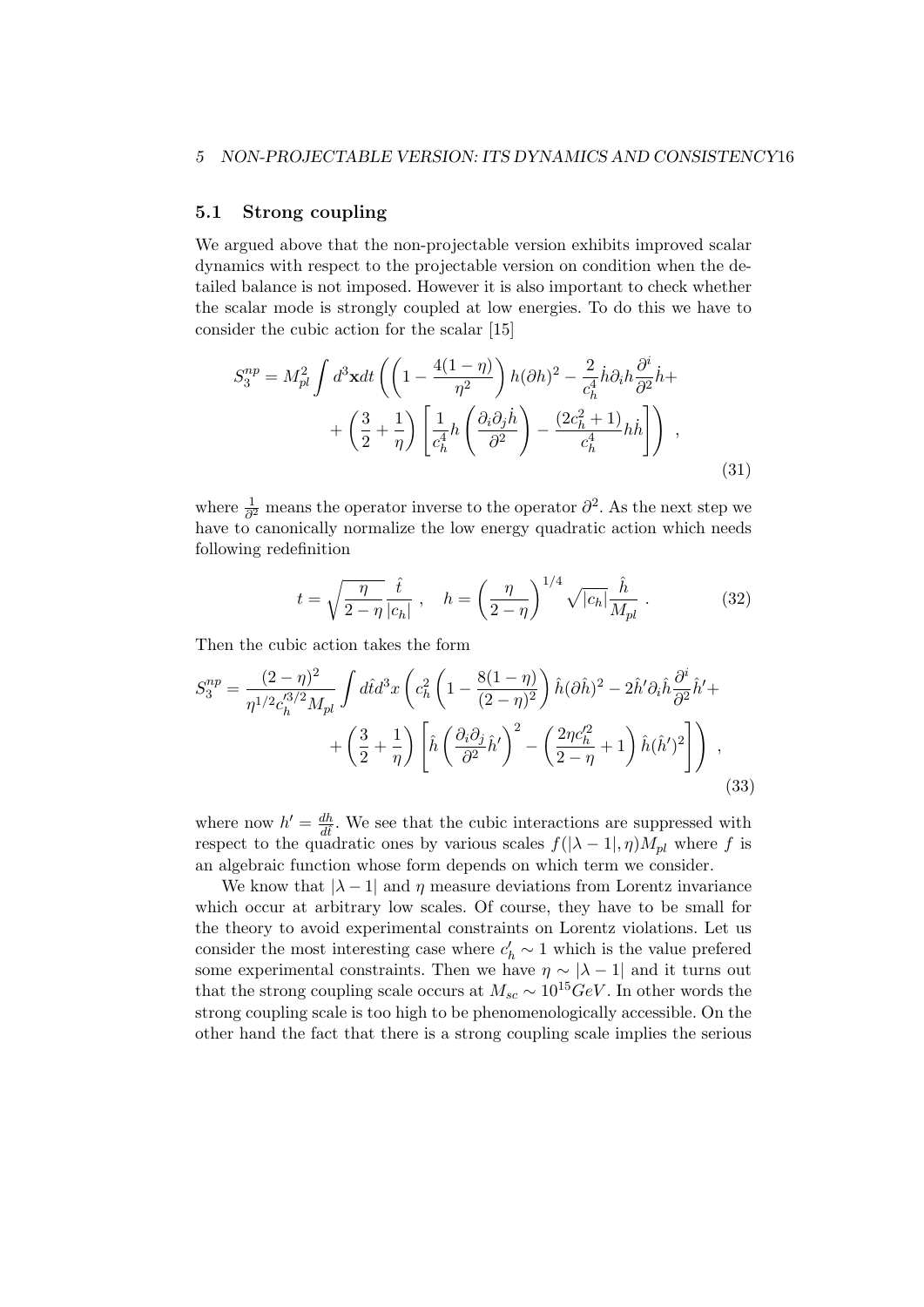question considering the renormalizability of the theory since the arguments of the renormalizability were based on presumption that the perturbative treatment can be used to arbitrary high energies [15].

However the situation is more complicated since the strong coupling arguments given here do not consider the role of the higher order operators in the action. The way how to deal with these operators was proposed in [16]. It was argued there that in order to avoid the strong coupling we have to lower the scale that supresses the higher order operators in the action (18) below  $M_{sc}$ . In other words we have to impose  $M_A \sim M_B \sim M_*$  where  $M_* < M_{sc}$ . However this procedure clearly requires an introduction of a second scale that is different from  $M_{pl}$  and also a hierarchy of scales. We also need a large dimensionless coupling since  $M_{pl} \gg M_*$ . On the other hand it was argued in [16] that this is technically natural. Explicitly, the careful analysis shows that *M<sup>∗</sup>* has to constrained as [15, 16]

$$
10^{15} \text{GeV} \gtrsim M_* \gtrsim 10^{11} \text{GeV} \ . \tag{34}
$$

This result suggests that there is a comfortable invterval for *M<sup>∗</sup>* within which non-projectable HL gravity avoids the strong coupling and also detectable Lorentz violations at least with current experimental accuracy.

### **6 Hamiltonian Formalism**

It is very instructive to perform the Hamiltonian formulation of the HL gravity. It turns out that it is crucial whether we consider either projectable or non-projectable version. On the other hand the detailed balance does not play any significant role in the Hamiltonian formulation. The reason why we perform the Hamiltonian formulation is that it is very powerful in the analysis of the constraint structure and determining the number of the physical degrees of freedom even in the case of the full non-linear theory.

#### **6.1 Projectable HL gravity**

In this section we review the Hamiltonian formulation of the projecable HL gravity, following mainly the original formulation  $[2, 3]$ <sup>2</sup>.

In case of the projectable version we have  $N = N(t)$  and the Hamiltonian formulation is rather straightforward. More explicitly, let us consider following general action

$$
S = \int dt d^3 \mathbf{x} N \sqrt{g} (K_{ij} \mathcal{G}^{ijkl} K_{kl} - \mathcal{V}(h)) , \qquad (35)
$$

<sup>&</sup>lt;sup>2</sup>More detailed treatment can be found in accompanied papers.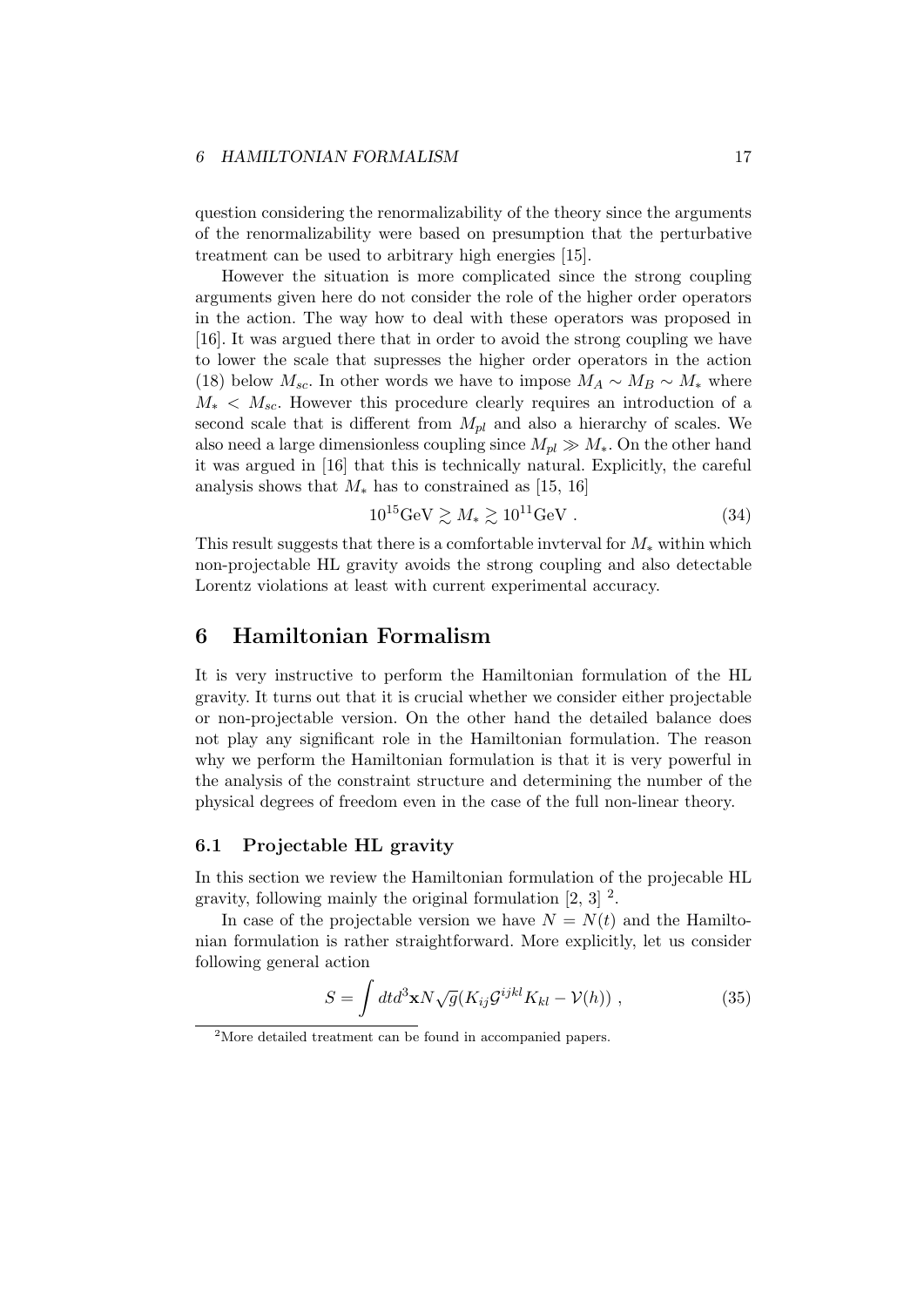where  $K_{ij}$  is the extrinsic derivative

$$
K_{ij} = \frac{1}{2N} (\partial_t g_{ij} - \nabla_i N_j - \nabla_j N_i) , \qquad (36)
$$

and where the generalized metric  $\mathcal{G}^{ijkl}$  is defined as

$$
\mathcal{G}^{ijkl} = \frac{1}{2} (g^{ik} g^{jl} + g^{il} g^{jk}) - \lambda g^{ij} g^{kl} , \qquad (37)
$$

where  $\lambda$  is real constant. Finally  $V(g)$  is general function of  $g_{ij}$  and its covariant derivative. Now we are ready to perform the Hamiltonian analysis of theory defined by the action (35). We firstly determine the momenta conjugate to  $N, N^i, g_{ij}$  from (35)

$$
p_N(\mathbf{x}) = \frac{\delta S}{\delta \partial_t N(\mathbf{x})} \approx 0 , \quad p^i(\mathbf{x}) = \frac{\delta S}{\delta \partial_t N_i(\mathbf{x})} \approx 0 ,
$$
  

$$
p^{ij}(\mathbf{x}) = \frac{\delta S}{\delta \partial_t g_{ij}(\mathbf{x})} = \frac{1}{\kappa^2} \sqrt{g} \mathcal{G}^{ijkl} K_{kl} .
$$
 (38)

Then it is easy to find corresponding Hamiltonian

$$
H = \int d^3 \mathbf{x} (N \mathcal{H}_T + N^i \mathcal{H}_i) , \qquad (39)
$$

where

$$
\mathcal{H}_T = \frac{\kappa^2}{\sqrt{g}} \pi^{ij} \mathcal{G}_{ijkl} \pi^{kl} + \frac{1}{\kappa^2} \sqrt{g} \mathcal{V} ,
$$
  

$$
\mathcal{H}_i = -2g_{ik} \nabla_j \pi^{jk} .
$$
 (40)

Now the requirement of the stability of the primary constraints  $p_N \approx 0$ ,  $p_i(\mathbf{x}) \approx$ 0 implies following secondary constraints:

$$
\partial_t p_N = \{p_N, H\} = -\int d^3 \mathbf{x} \mathcal{H}_T \equiv -\Phi_N \approx 0 ,
$$
  

$$
\partial_t p_i = \{p_i, H\} = -\mathcal{H}_i \approx 0 .
$$

(41)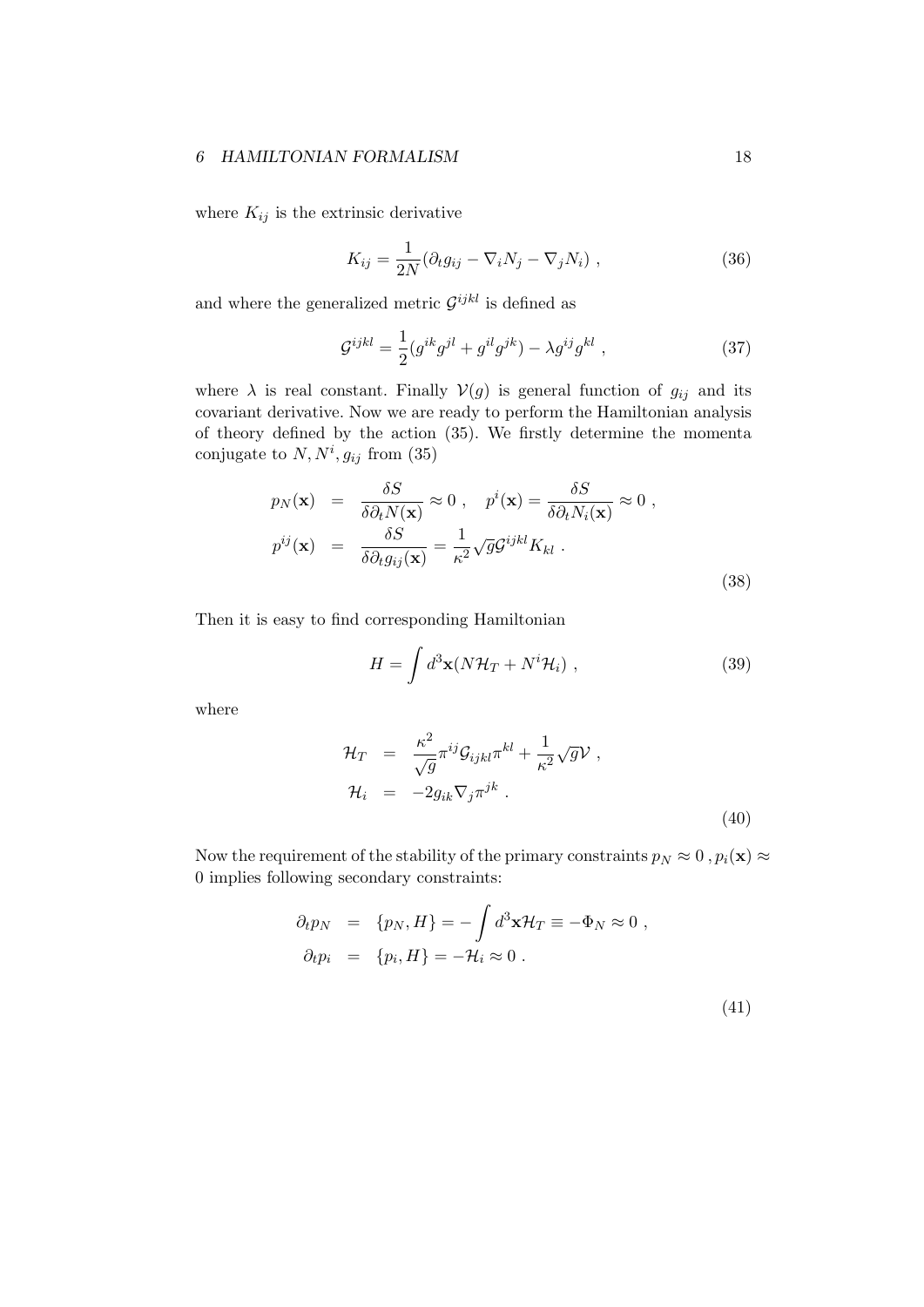It is important to stress that  $\Phi_N$  is the integrated constraint unlike the local Hamiltonian constraint in general relativity which is a direct consequence of the projectability condition. Clearly by definition we find

$$
\{\Phi_N, \Phi_N\} = 0 \ , \{\Phi_N, \mathbf{T}_S(N^i)\} = 0 \tag{42}
$$

where  $\mathbf{T}_{S}(N^{i}) = \int d^{3}x N^{i} \mathcal{H}_{i}$ . This result shows that  $\Phi_{N}$  is the first class constraint. However since  $\Phi_N$  is global constraint it cannot affect the local dynamics which means that cannot be gauge fixed in order to eliminate some degree of freedom. In fact, the local constraints are  $p^i \approx 0, \mathcal{H}^i \approx 0$ . As a result we find that the projectable version of the HL gravity contains one additional propagating scalar mode with respect to the general relativity with all crucial consequences that were reviewed above.

#### **6.2 Non-projectable version of HL gravity**

Let us now consider non-projectable case when the requirement of the preservation of the constraint  $p_N(t, \mathbf{x}) \approx 0$  implies an existence of the secondary constraint

$$
\mathcal{H}_T(\mathbf{x}) \approx 0 \tag{43}
$$

Now however the crucial point is that for general form of the potential  $V$ given theory is non-consistent [17, 18, 19]. This inconsistency follows from the calculation of the Poisson brackets between the smeared forms of the constraints *H<sup>T</sup>*

$$
\{\mathbf{T}_{T}(N),\mathbf{T}_{T}(M)\}=\int d^{3}\mathbf{x}(N(E_{3}^{ijk}D_{ijk}M-E_{2}^{ij}D_{ij}M+E_{1}^{i}D_{i}M+E_{0}M),
$$
\n(44)

where  $E_n^{i_1...i_n}$ ,  $n = 0, 1, 2, 3$  are tensor densities that depend on the canonical variables  $h_{ij}$ ,  $\pi^{ij}$  and their spatial derivatives and where also  $D_{ij} = D_{(i}D_{j)}$ etc.

Now in order to have the Hamiltonian constraint (43) to be preserved under time evolution we should calculate the Poisson bracket between (43) and  $H = \int d^3x N(x) \mathcal{H}(x)$ . Using (44) we find that in order the constraint  $\mathcal{H}_T$  to be preserved we have to demand

$$
E_3^{ijk} D_{ijk} N - E_2^{ij} D_{ij} N + E_1^i D_i N + E_0 N \approx 0.
$$
 (45)

There are now two possible ways how to interpret the condition (45). The first one is to regard it as a new secondary constraint that imposes further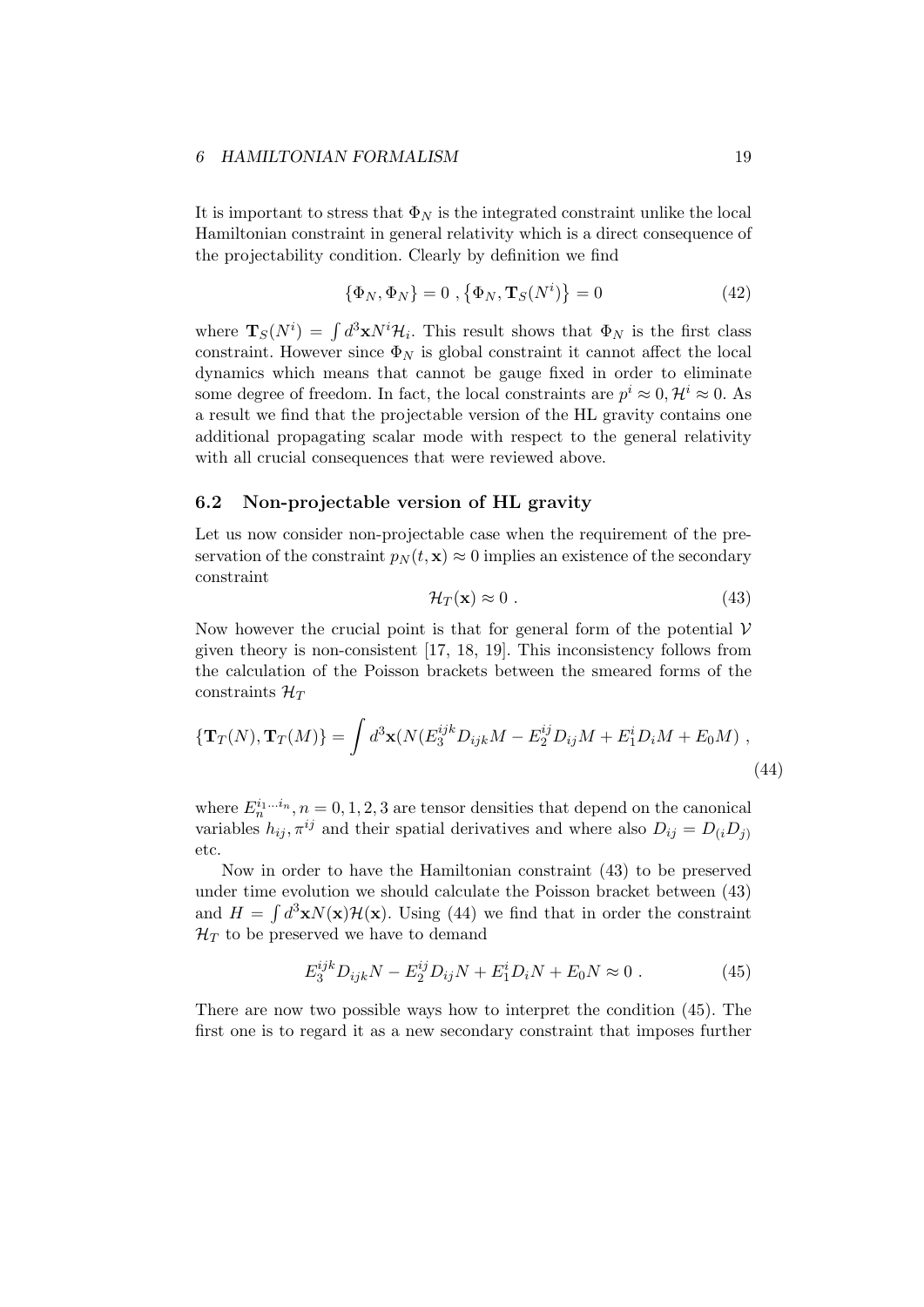constraints on the variables  $h_{ij}$  and  $\pi^{ij}$ . Considering *N* to be arbitrary we find following additional constraints

$$
E_3^{ijk} \approx 0
$$
,  $E_2^{ij} \approx 0$ ,  $E_1^i \approx 0$ ,  $E_0 \approx 0$ . (46)

For generic potential we find a over constrained theory with no gravitational dynamics since all degrees of freedom are fixed. Since this is rather dissapointing result we mean that we should consider the second interpretation which seems to be more natural. Explicitly, we claim that (45) is the condition for the lapse *N* that has the role of a Lagrange multiplier in the action. We also mean that this is more natural interpretation from the point of view of the general analysis of the constrained systems [20]. The detailed analysis of the equation (45) performed in [18] showed that the only solution of (45) is  $N = 0$ . This is very unsatisfactory result that implies that the Hamiltonian is zero and hence there is no time evolution.

In summary, we either have too few gravitational degrees of freedom or there is no time evolution at all. Then we claim that given theory is dynamically inconsistent.

#### **6.3 Healthy extended Hoˇrava-Lifshitz gravity**

It turns out that there is a way how to extend non-projectable HL gravity which could be dynamically consistent [14]. As we reviewed above the extension consists with the introducing the variable  $a_i = \frac{\partial_i N}{N}$  to the potential so that it now has the form  $V = V(g, a_i)$ . The Hamiltonian analysis of this theory was firstly performed in [21] that was further elaborated in [22]. Let us briefly review the analysis presented in [21]. We consider the action in the form

$$
S = M_p^2 \int dt d^3 \mathbf{x} N \sqrt{h} (K_{ij} \mathcal{G}^{ijkl} K_{kl} - \mathcal{V}(h_{ij}, a_i)) . \qquad (47)
$$

The momenta conjugate to  $N, N^i$  are the primary constraints of the theory

$$
\pi_N \approx 0 \; , \quad \pi_i \approx 0 \; . \tag{48}
$$

Now the total Hamiltonian has the same form as above when the Hamiltonian constraint is

$$
\mathcal{H}_0 = \frac{1}{M_p^2 \sqrt{h}} \pi^{ij} \mathcal{G}_{ijkl} \pi^{kl} + M_p^2 \sqrt{h} \mathcal{V}(h_{ij}, a_i) \tag{49}
$$

Note the crucial difference with the previous case when now the potential depends on  $a_i$ . In fact, the requirement of the preservation of the constraints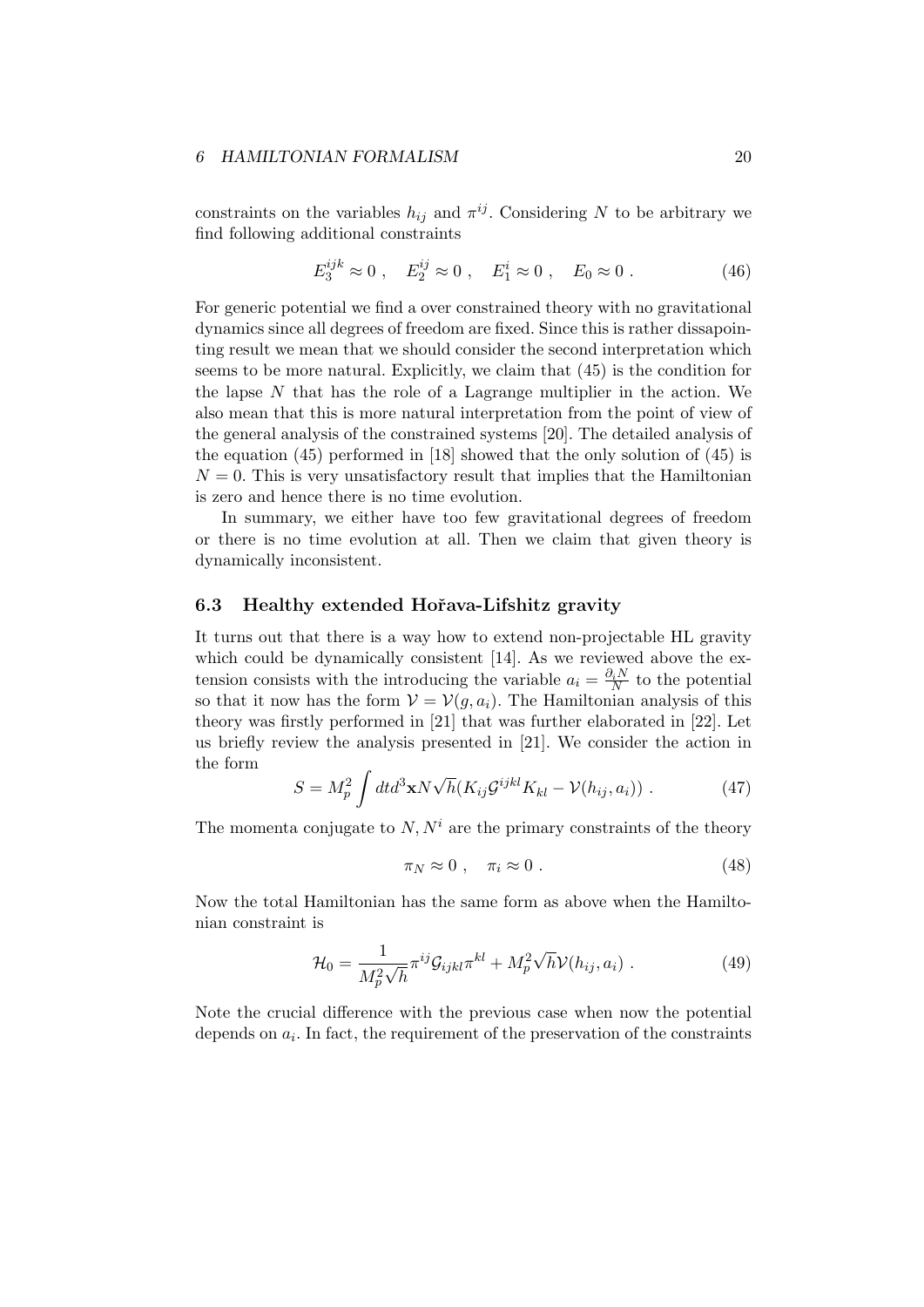$\pi_N \approx 0, \pi_i \approx 0$  leads to the secondary constraint

$$
\mathcal{C} = \mathcal{H}_0 - \frac{1}{N} D_i V^i \approx 0 \;, \quad \mathcal{H}_i \approx 0 \;, \tag{50}
$$

where we defined the vector density

$$
V^{i}(\mathbf{x}) = M_{p}^{2} \frac{\delta}{\delta a_{i}(\mathbf{x})} \int N \sqrt{h} \mathcal{V}(h_{ij}, a_{i}) . \qquad (51)
$$

The momentum constraints  $\mathcal{H}_i$  are the same as in projectable case and their smeared forms are generators of spatial diffeomorphism. It is important that  $\mathcal{C} \approx 0$  depends on *N* and its spatial derivatives. This fact implies

$$
\{\mathcal{C}, p_N\} \neq 0 \tag{52}
$$

which shows that  $\mathcal{C}$  and  $\pi_N$  are the second class constraints that may be used for eliminating  $N$  and  $\pi_N$  from the set of canonical variables. More precisely, for general potential the constraint  $C$  is quite complicated partial differential equation for the lapse and we presume that there exists the solution of this constraint. The scalar constraint determines *N* up to a constant rescaling a time-dependent prefactor. This freedom left in *N* is associated with a time reparameterization symmetry.

It turns out that there is another first class constraint. Let us consider the combination

$$
\Pi_N = \int d^3 \mathbf{x} N p_N \approx 0 \tag{53}
$$

that has following non-zero Poisson brackets

$$
\{N, \Pi_N\} = N \, , \{\pi_N, \Pi_N\} = -\pi_N \, . \tag{54}
$$

It turns out that the vector  $a_i$  is invariant

$$
\{a_i, \Pi_N\} = 0.
$$
\n<sup>(55)</sup>

It is important to check the stability of the constraint Π*<sup>N</sup>*

$$
\partial_t \Pi_N = \{ \Pi_N, H_T \} = - \int d^3 \mathbf{x} N \mathcal{H}_0 \equiv -\Phi_0 \approx 0 \ . \tag{56}
$$

In other words there is the second global constraint

$$
\Phi_0 = \int d^3 \mathbf{x} N \mathcal{H}_0 \ . \tag{57}
$$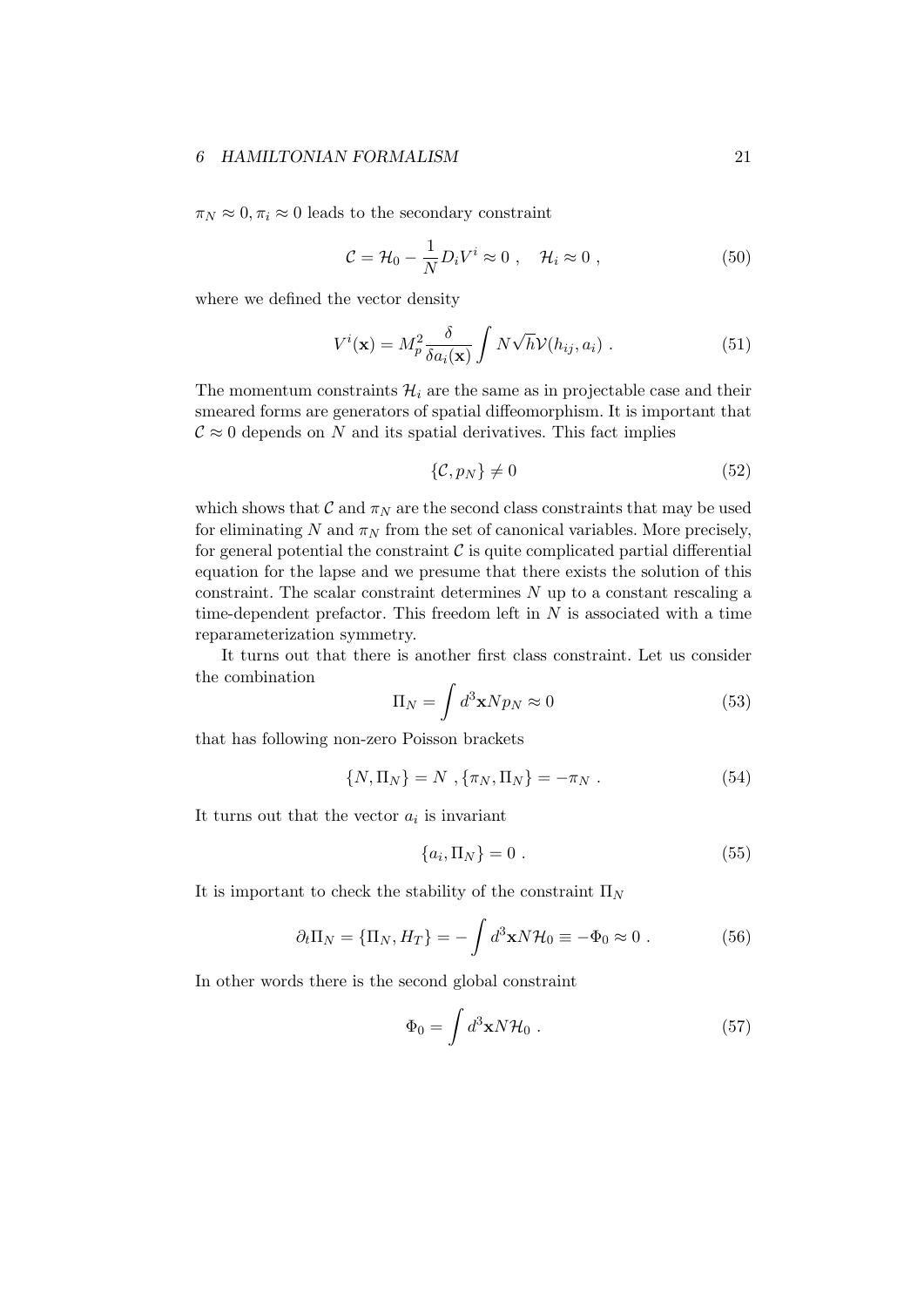It turns out that  $\Pi_N$  has weakly vanishing Poisson brackets with all constraints and hence it is the first class constraint.

As the final point we have to check the stability of the secondary constraints. We are not going to discuss the stability of the spatial diffeomorphism constraints since it is trivial and we focus on the constraint *C*. Let us consider the total Hamiltonian that contains all constraints in the form

$$
H_T = \int d^3 \mathbf{x} (N \mathcal{H}_0 + \Gamma \mathcal{C} + w_N N p_N) , \qquad (58)
$$

where we ignored constraints related to the spatial diffeomorphism  $\pi_i \approx$ 0,  $\mathcal{H}_i \approx 0$ . Now the requirement of the stability of the constraint  $\pi_N \approx 0$ implies

$$
\partial_t \pi_N = \{\pi_N, H_T\} \approx \int d^3 \mathbf{x} \Gamma(\mathbf{x}) \{\pi_N, C(\mathbf{x})\} = 0.
$$
 (59)

The equation above becomes the partial differential equation for  $\Gamma$  that has solution  $\Gamma = 0$ . Then the requirement of the stability of the constraint  $\mathcal C$ implies

$$
\{\mathcal{C}, H\} = \int d^3 \mathbf{x} N \left( \{\mathcal{C}, \mathcal{H}_0(\mathbf{x})\} + w_N(\mathbf{x}) \left\{ \mathcal{C}, p_N(\mathbf{x}) \right\} \right) = 0 \ . \tag{60}
$$

This equation can be solved for  $w_N$ . It is important to stress that  $w_N$  is not completely solved by (60) that determines *w* up to a solution of the homogeneous equation

$$
\int d^3 \mathbf{x} N(\mathbf{x}) w_N(\mathbf{x}) \{ \mathcal{C}, p_N(\mathbf{x}) \} = 0 . \qquad (61)
$$

This has the solution when  $w_N = \kappa$  since in this case this Poisson bracket is zero due to the fact that it is equal to  ${\{\Pi_N, C\}}$  and as we argued above this is zero. In other words the general solution of the equation (60) is

$$
w_N = \bar{w}_N[h_{ij}, \pi^{ij}, N] + \kappa \t{, \t(62)}
$$

where  $\bar{w}_N[h_{ij}, \pi^{ij}, N]$  is particular solution of (60). This solution can be substituted back into the Hamiltonian and we obtain the final form of the Hamiltonian

$$
H = \int d^3 \mathbf{x} N (\mathcal{H}_0 + \bar{w}_N p_N) + \kappa \int N p_N , \qquad (63)
$$

where we see that the Hamiltonian is linear combination of the first class constraints  $\Phi_0$  and  $\Pi_N$  where the first one is the generator of the global time reparameterization and the second one corresponds to the constant rescaling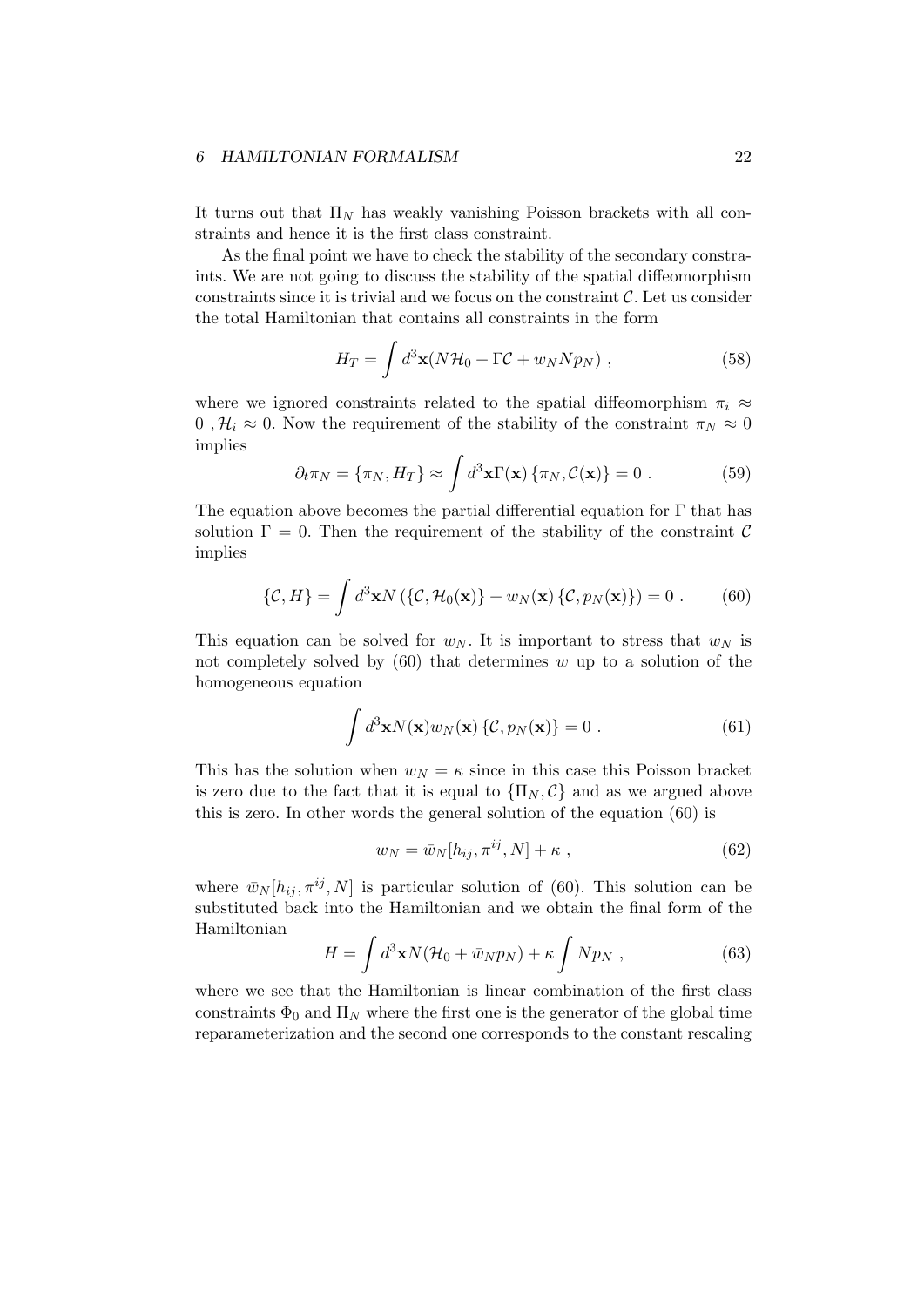of *N*. Note that the constraints  $\mathcal{C}, \pi_N$  are the second class constraints that vanish strongly and can be used to express *N* as the function of the phase space variables. For detailed treatment see [22]. It is important to stress the now we have consistent theory from the Hamiltonian point of view that however still contains an additional scalar mode. However as we argued above it is possible to choose parameters in the potential in such a way that given model is phenomonologically acceptable.

### **7 Conclusion**

Hořava-Lifshitz gravity is very promising attempt how to define renormalizable theory of gravity. We shown that there are two versions: projectable or non-projectable Hoˇrava-Lifshitz gravity. We argued that the projectable version suffers from serious problems due to the presence of the scalar mode which is either clasically or quantum mechanically unstable and also exhibits a strong coupling at low energies. On the other hand non-projectable version, when all operators allowed by symmetries are included, seems to evercome all these problems.

Despite the intensive study of HL gravity there are still open issues with it. There are following two most important ones: It was argued that the theory is power-counting renormalizable. Even if this is a strong indication of UV completeness the renormalizability beyond the power counting has not be proved yet. Further, the renormalization group flow of the various couplings has not been studied and hence we do not really know whether the theory approaches general relativity in IR  $(\lambda \rightarrow 1, \eta \rightarrow 0)$  or not. The second important problem is to analyze the role of matter and its coupling to the gravity. The matter action will have to include higher order spatial derivatives that implies that there will be modifications in the dispersion relations of matter fields. Clearly such a modifications have to be restricted by experimental bounds. Further, the coupling between matter and the scalar graviton could lead to violations of the equivalence principle. We see that more work is needed in order to see whether HL gravity is the right way in the construction of the renormalizable theory of gravity.

The author of this thesis also believes that the results described in the thesis are very important and bring new information about various topics in Hořava-Lifshitz gravity, especially in its Hamiltonian formulation and  $F(R)$ generalization.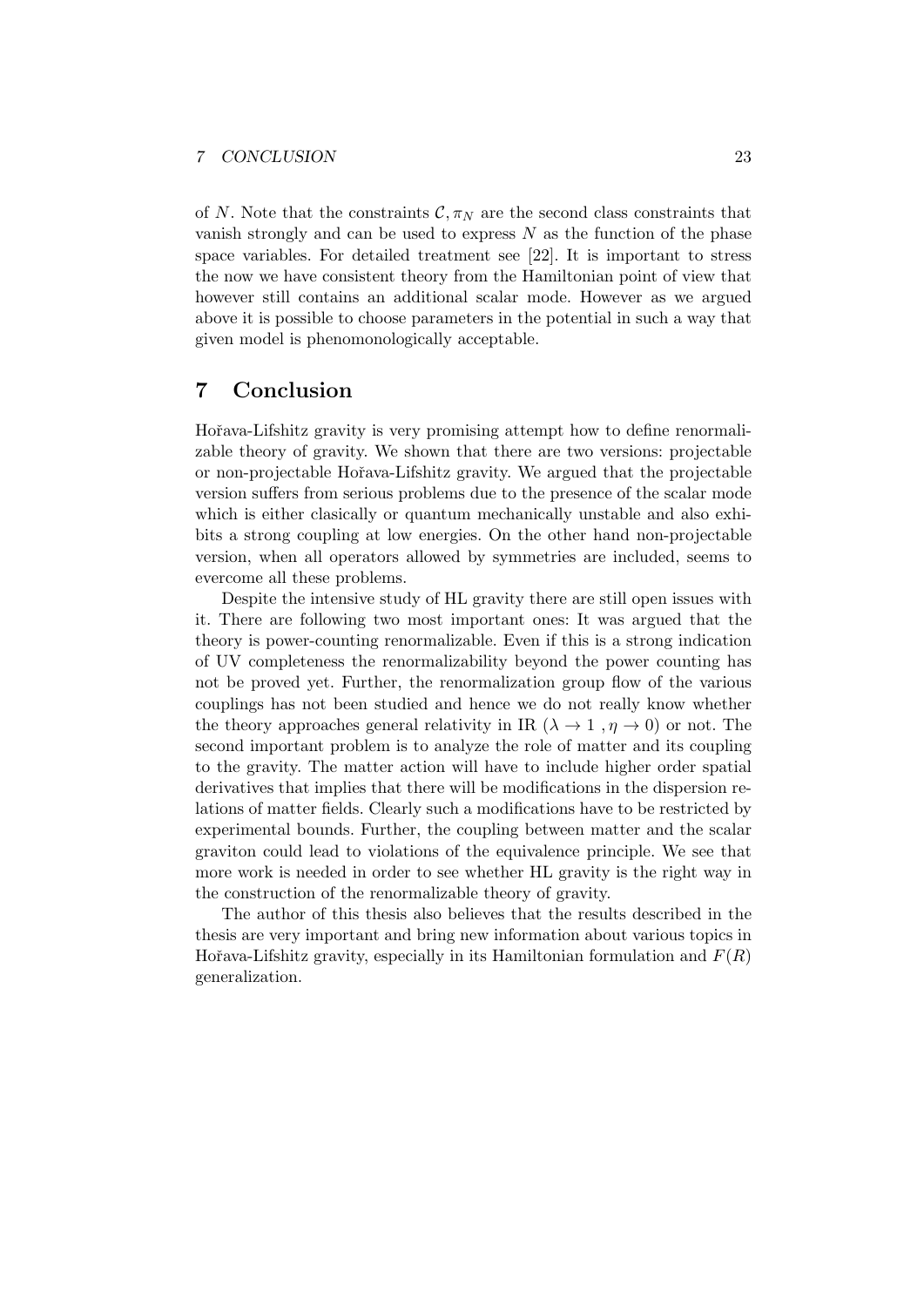### **8 The papers**

## **Paper I**

In this paper we propose new non-relativistic  $p+1$  dimensional theory. This theory is defined in such a way that the potential term obeys the principle of detailed balance where the generating action corresponds to p-brane action. This condition ensures that the norm of the vacuum wave functional of  $p+1$ dimensional theory is equal to the partition function of p-brane theory.

## **Paper II**

The program initiated in the previous paper was continued in the second paper. We extend the analysis presented there to the case of stable and unstable Dp-branes.

# **Paper III**

This paper is devoted to the construction of new type of  $f(R)$  theories of gravity that are based on the principle of detailed balance. It is a generalization of the original Petr Hořava's idea of construction of the general relativity based on the principle of detailed balance. We discuss two versions of these theories with and without the projectability condition.

# **Paper IV**

In this paper we continue our analysis of generalized *f*(*R*) theories of gravity that we began in previous paper. We introduce new models of  $f(R)$  theories of gravity that are generalization of Horava-Lifshitz gravity.

### **Paper V**

Here we discuss the Hořava-Lifshitz gravity from different point of view. We generalize the analysis of the dynamics of point particle in Horava-Lifshitz background to the case of string probe when we replace the Hamiltonian constraint of the Polyakov string with the constraint that breaks Lorentz invariance of target space-time. Then we find corresponding Lagrangian and argue that the world-sheet theory is invariant under foliation preserving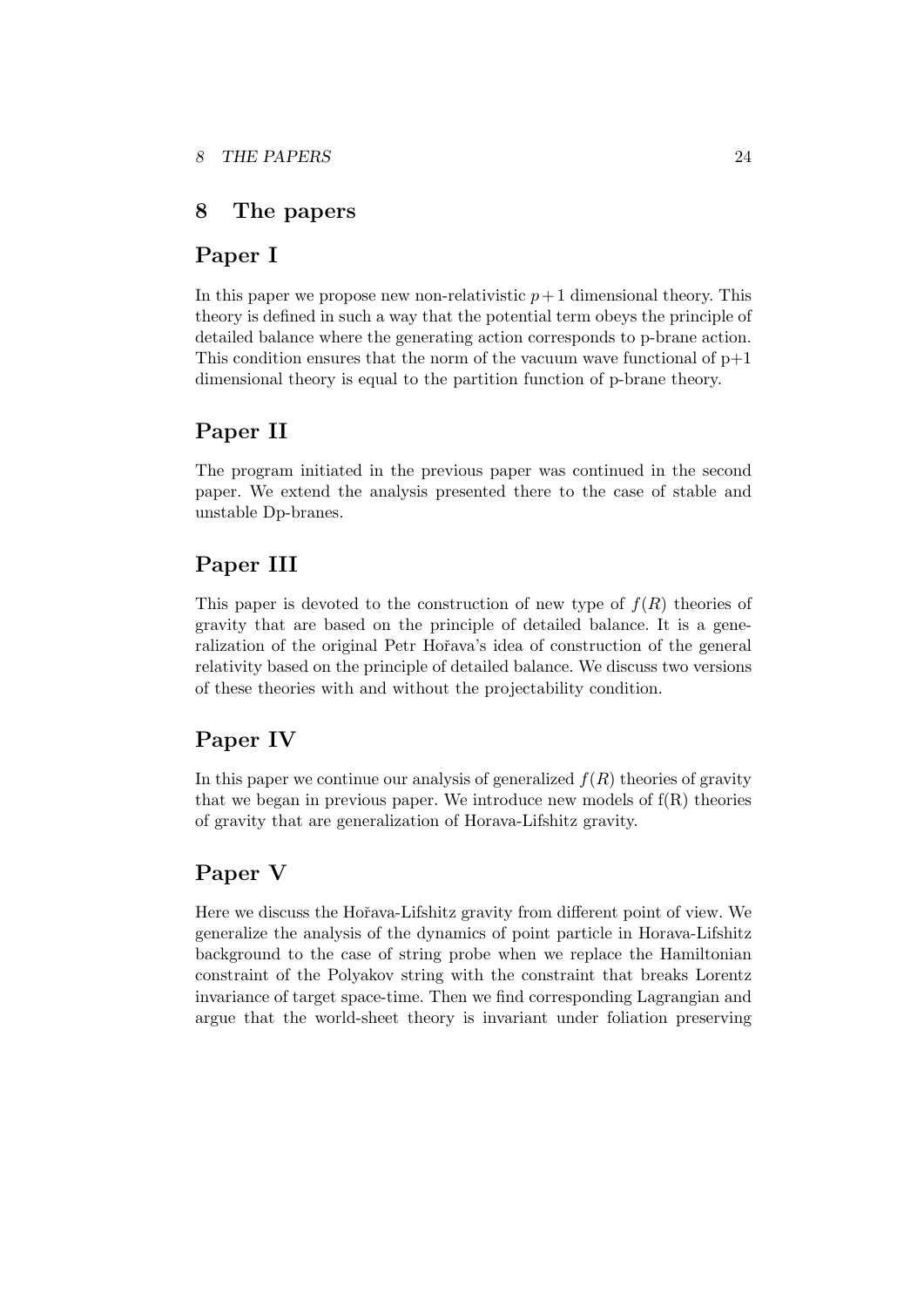diffeomorphism. Finally we discuss the Hamiltonian dynamics and show that this is well defined on condition that the world-sheet lapse function obeys the projectability condition.

## **Paper VI**

This note is devoted to the study of Hamiltonian formalism of modified  $F(R)$ Horava-Lifshitz theories of gravity that were proposed in [23]. We also study Hamiltonian formulation of the healthy extended Horava-Lifshitz gravities and show that these theories have many unusual properties that imply their possible inconsistency.

# **Paper VII**

In this paper we continue the study of the Hamiltonian formalism of the healthy extended Hořava-Lifshitz gravity. We find the constraint structure of given theory and argue that this is the theory with the second class constraints. Then we discuss physical consequence of this result. We also apply the Batalin-Tyutin formalism of the conversion of the system with the second class constraints to the system with the first class constraints to the case of the healthy extended Hoˇrava-Lifshitz theory.

# **Paper VIII**

We continue our study of the Lorentz breaking string theories. These theories are defined as string theory with modified Hamiltonian constraint which breaks the Lorentz symmetry of target space-time. We analyze properties of this theory in the target space-time that possesses isometry along one direction. We also derive the T-duality rules for Lorentz breaking string theories and show that they are the same as that of Buscher's T-duality for the relativistic strings.

# **Paper IX**

In this paper we formulate RFDiff invariant  $f(R)$  Horava-Lifshitz gravity that are theories which are invariant under restricted diffeomorphism

$$
x'^{i} = x^{i} + \zeta^{i}(\mathbf{x}, t) , \quad t' = t + \delta t , \delta t = \text{const} . \tag{64}
$$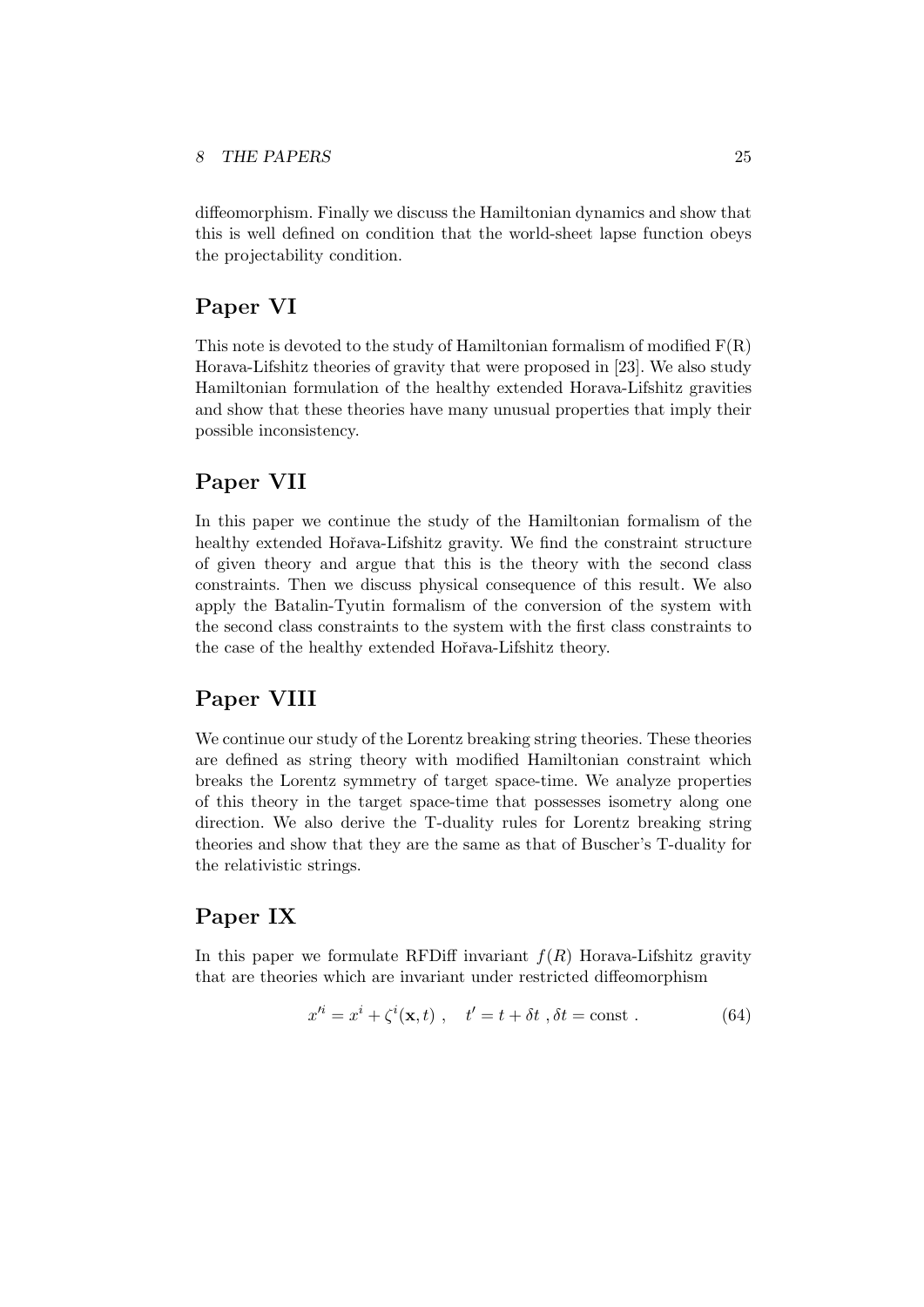#### *8 THE PAPERS* 26

We show that these theories are related to the ghost condensation in the projectable version of Horava-Lifshitz gravity.

# **Paper X**

We perform the Hamiltonian analysis of non-relativistic covariant Horava-Lifshitz gravity in the formulation presented recently in [24]. We argue that the resulting Hamiltonian structure is in agreement with the original construction of non-relativistic covariant Hoˇrava-Lifshitz gravity presented in [7]. Then we extend this construction to the case of RFDiff invariant Hořava-Lifshitz theory. We find well behaved Hamiltonian system with the number of the first and the second class constraints that ensure the correct number of physical degrees of freedom of gravity.

# **Paper XI**

This paper is devoted to the study of various aspects of projectable  $F(R)$ Hořava-Lifshitz gravity. We show that some versions of  $F(R)$  Hořava-Lifshitz gravity may have stable de Sitter solution and unstable flat space solution. In this case, the problem of scalar graviton does not appear because flat space is not vacuum state. Generalizing the  $U(1)$  Hořava-Lifshitz theory proposed in [7], we formulate  $U(1)$  extension of scalar theory and of  $F(R)$ Hořava-Lifshitz gravity. The Hamiltonian approach for such the theory is developed in full detail. It is demonstrated that its Hamiltonian structure is the same as for the non-relativistic covariant Hořava-Lifshitz gravity. The spectrum analysis performed around flat background indicates towards the consistency of the theory because it contains graviton with only transverse polarization.

# **Paper XII**

We consider RFDiff invariant Hořava-Lifshitz gravity action with additional Lagrange multiplier term that is a function of scalar curvature. We find its Hamiltonian formulation and we show that the constraint structure implies the same number of physical degrees of freedom as in general relativity.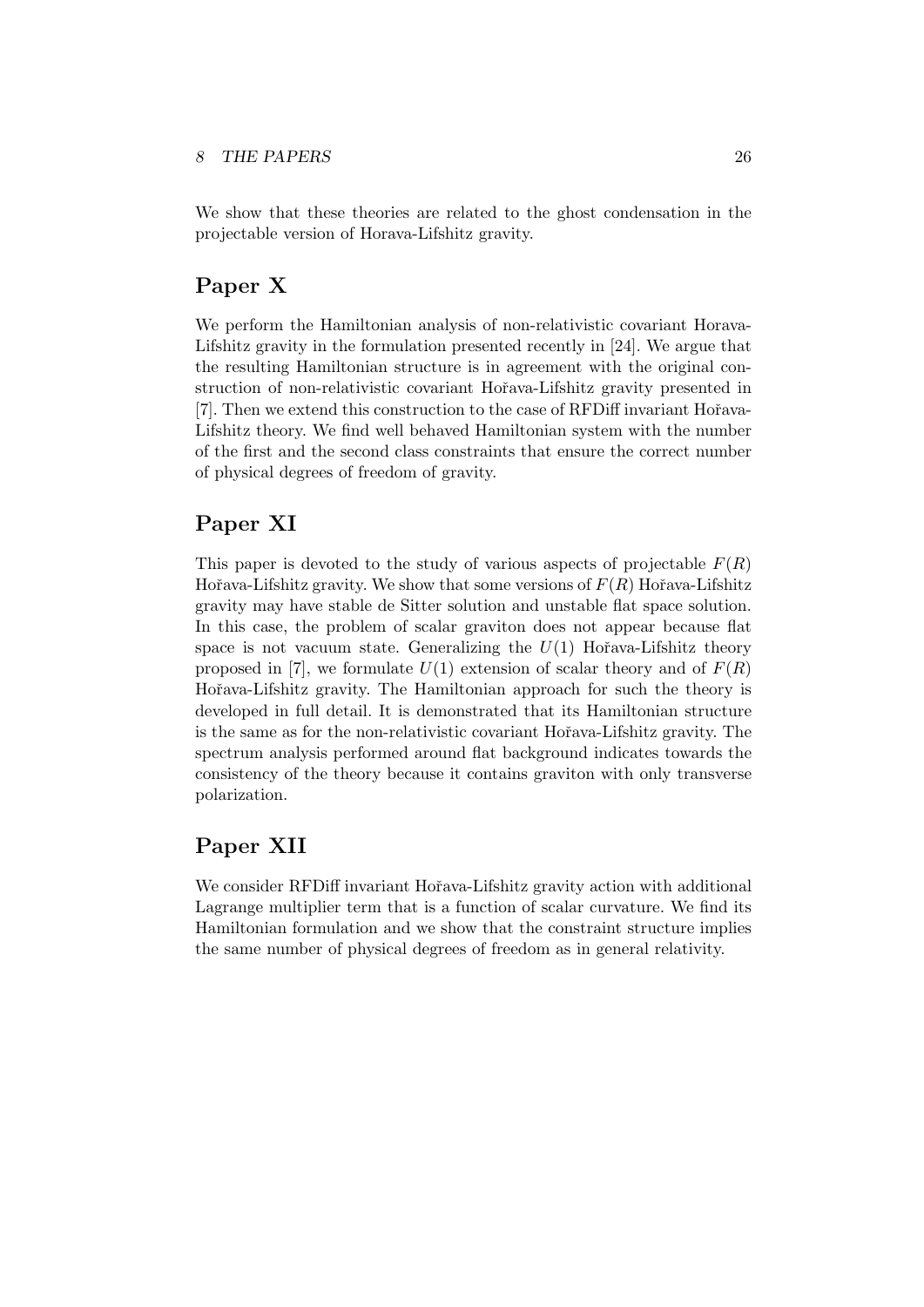# **Paper XIII**

We formulate higher derivative gravity with Lagrange multiplier constraint and scalar projectors. Its gauge-fixed formulation as well as vector fields formulation is developed and corresponding spontaneous Lorentz symmetry breaking is investigated. We show that the only propagating mode is higher derivative graviton while scalar and vector modes do not propagate.

# **Paper XIV**

We construct Hořava-Lifshitz gravities that are invariant under anisotropic Weyl scaling. This construction is based on an extension of the group of symmetries of healthy extended Hořava-Lifshitz gravity and RFDiff invariant Hořava-Lifshitz gravity. We find their Hamiltonian formulation and determine their constraint structure.

# **Paper XV**

In this note we study the relation between  $F(R)$  and scalar tensor Horava-Lifshitz gravity. We find that due to the broken diffeomorphism invariance corresponding scalar tensor theory has more complicated form than in case of the full diffeomorphism invariant  $F(R)$  theory of gravity. We also show that in the low energy limit this theory flows to the relativistic scalar tensor theory of gravity.

# **Paper XVI**

In order to explore some general features of modified theories of gravity which involve higher derivatives and spontaneous Lorentz and/or diffeomorphism symmetry breaking, we study the recently proposed new version of covariant renormalizable gravity (CRG). CRG attains power-counting renormalizability via higher derivatives and introduction of a constrained scalar field and spontaneous symmetry breaking. We obtain an Arnowitt-Deser-Misner representation of the CRG action in four-dimensional spacetime with respect to a foliation of spacetime adapted to the constrained scalar field. The resulting action is analyzed by using Hamiltonian formalism. We discover that CRG contains two extra degrees of freedom. One of them carries negative energy (a ghost) and it will destabilize the theory due to its interactions. This result is in contrast with the original paper [25], where it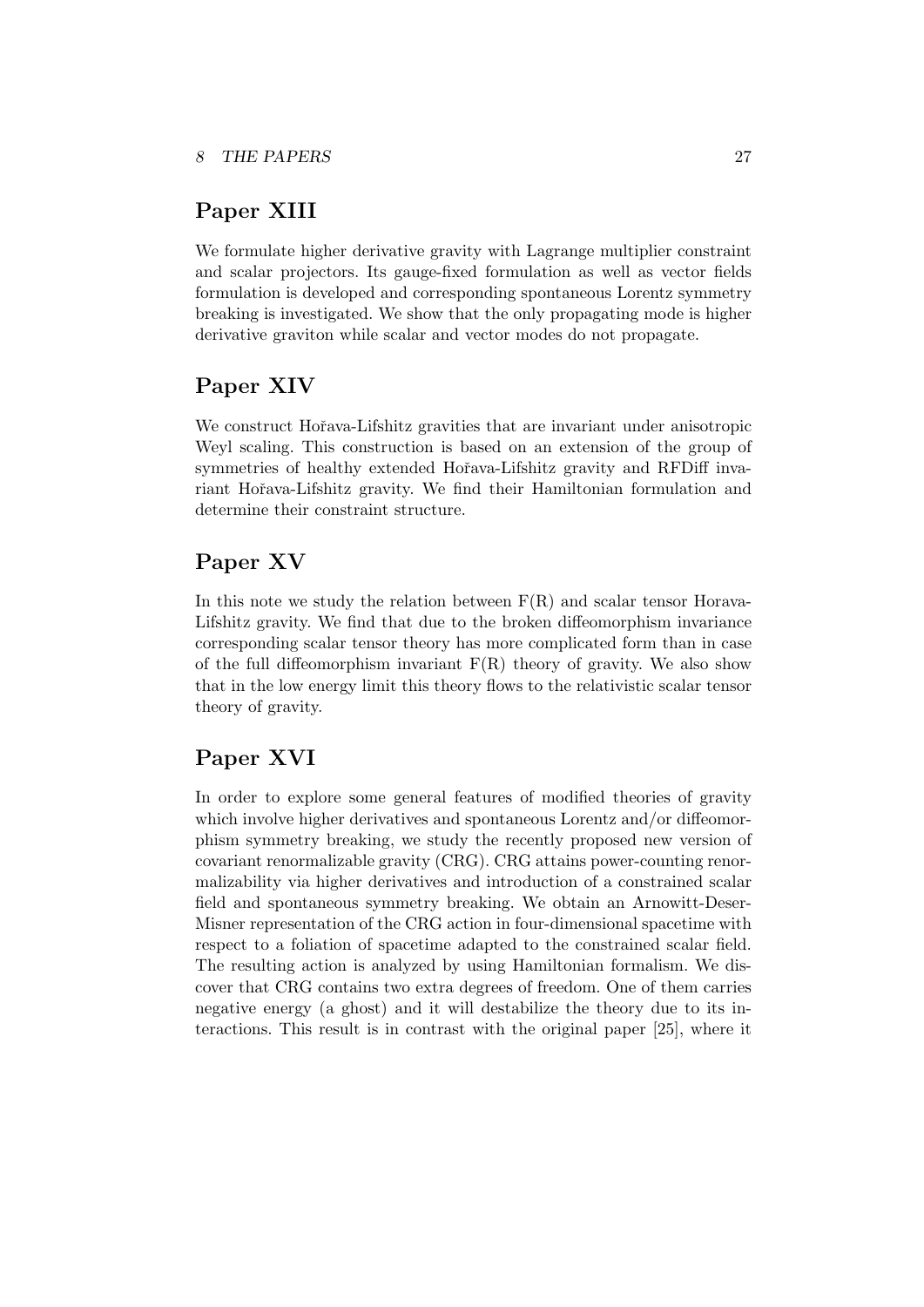was concluded that the theory is free of ghosts and renormalizable when we analyze fluctuations on the flat background.

# **Reference**

- [1] K. S. Stelle, *"Renormalization of Higher Derivative Quantum Gravity,"* Phys. Rev. D **16** (1977) 953.
- [2] P. Horava, *"Membranes at Quantum Criticality,"* JHEP **0903** (2009) 020 [arXiv:0812.4287 [hep-th]].
- [3] P. Horava, *"Quantum Gravity at a Lifshitz Point,"* Phys. Rev. D **79** (2009) 084008 [arXiv:0901.3775 [hep-th]].
- [4] M. Visser, *"Lorentz symmetry breaking as a quantum field theory regulator,"* Phys. Rev. D **80** (2009) 025011 [arXiv:0902.0590 [hep-th]].
- [5] D. Vernieri and T. P. Sotiriou, *"Horava-Lifshitz Gravity: Detailed Balance Revisited,"* Phys. Rev. D **85** (2012) 064003 [arXiv:1112.3385 [hep-th]].
- [6] D. Blas, O. Pujolas and S. Sibiryakov, *"Consistent Extension of Horava Gravity,"* Phys. Rev. Lett. **104** (2010) 181302 [arXiv:0909.3525 [hep-th]].
- [7] P. Horava and C. M. Melby-Thompson, *"General Covariance in Quantum Gravity at a Lifshitz Point,"* Phys. Rev. D **82** (2010) 064027 [ar-Xiv:1007.2410 [hep-th]].
- [8] J. Kluson, *"Lagrange Multiplier Modified Horava-Lifshitz Gravity,"* Eur. Phys. J. C **71** (2011) 1820 [arXiv:1101.5880 [hep-th]].
- [9] T. P. Sotiriou, M. Visser and S. Weinfurtner, *"Quantum gravity without Lorentz invariance,"* JHEP **0910** (2009) 033 [arXiv:0905.2798 [hep-th]].
- [10] Y. Huang, A. Wang and Q. Wu, *"Stability of the de Sitter spacetime in Horava-Lifshitz theory,"* Mod. Phys. Lett. A **25** (2010) 2267 [ar-Xiv:1003.2003 [hep-th]].
- [11] A. Wang and Q. Wu, *"Stability of spin-0 graviton and strong coupling in Horava-Lifshitz theory of gravity,"* Phys. Rev. D **83** (2011) 044025 [arXiv:1009.0268 [hep-th]].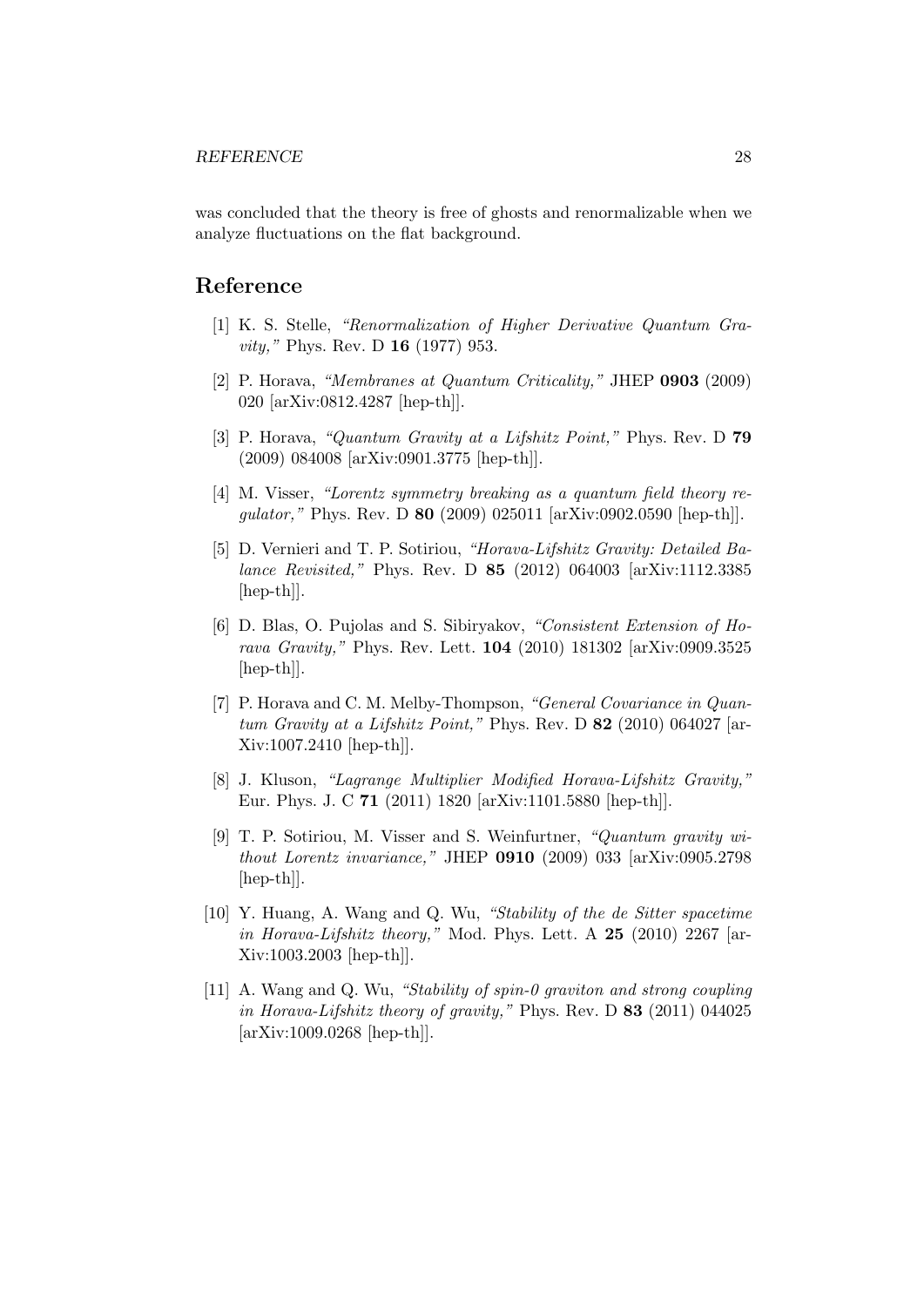- [12] E. Babichev and C. Deffayet, *"An introduction to the Vainshtein mechanism,"* arXiv:1304.7240 [gr-qc].
- [13] S. Mukohyama, *"Horava-Lifshitz Cosmology: A Review,"* Class. Quant. Grav. **27** (2010) 223101 [arXiv:1007.5199 [hep-th]].
- [14] D. Blas, O. Pujolas and S. Sibiryakov, *"Consistent Extension of Horava Gravity,"* Phys. Rev. Lett. **104** (2010) 181302 [arXiv:0909.3525 [hep-th]].
- [15] A. Papazoglou and T. P. Sotiriou, *"Strong coupling in extended Horava-Lifshitz gravity,"* Phys. Lett. B **685** (2010) 197 [ar-Xiv:0911.1299 [hep-th]].
- [16] D. Blas, O. Pujolas and S. Sibiryakov, *"Comment on 'Strong coupling in extended Horava-Lifshitz gravity',"* Phys. Lett. B **688** (2010) 350 [arXiv:0912.0550 [hep-th]].
- [17] M. Li and Y. Pang, *"A Trouble with Horava-Lifshitz Gravity,"* JHEP **0908** (2009) 015 [arXiv:0905.2751 [hep-th]].
- [18] M. Henneaux, A. Kleinschmidt and G. Lucena Gomez, *"A dynamical inconsistency of Horava gravity,"* Phys. Rev. D **81** (2010) 064002 [arXiv:0912.0399 [hep-th]].
- [19] M. Henneaux, A. Kleinschmidt and G. Lucena Gomez, *"Remarks on Gauge Invariance and First-Class Constraints,"* arXiv:1004.3769 [hepth].
- [20] M. Henneaux and C. Teitelboim, *"Quantization of gauge systems,"* Princeton, USA: Univ. Pr. (1992) 520 p
- [21] J. Kluson, *"Note About Hamiltonian Formalism of Healthy Extended Horava-Lifshitz Gravity,"* JHEP **1007** (2010) 038 [arXiv:1004.3428 [hep-th]].
- [22] W. Donnelly and T. Jacobson, *"Hamiltonian structure of Horava gravity,"* Phys. Rev. D **84** (2011) 104019 [arXiv:1106.2131 [hep-th]].
- [23] M. Chaichian, S. 'i. Nojiri, S. D. Odintsov, M. Oksanen and A. Tureanu, *"Modified F(R) Horava-Lifshitz gravity: a way to accelerating FRW cosmology,"* Class. Quant. Grav. **27** (2010) 185021 [Erratumibid. **29** (2012) 159501] [arXiv:1001.4102 [hep-th]].